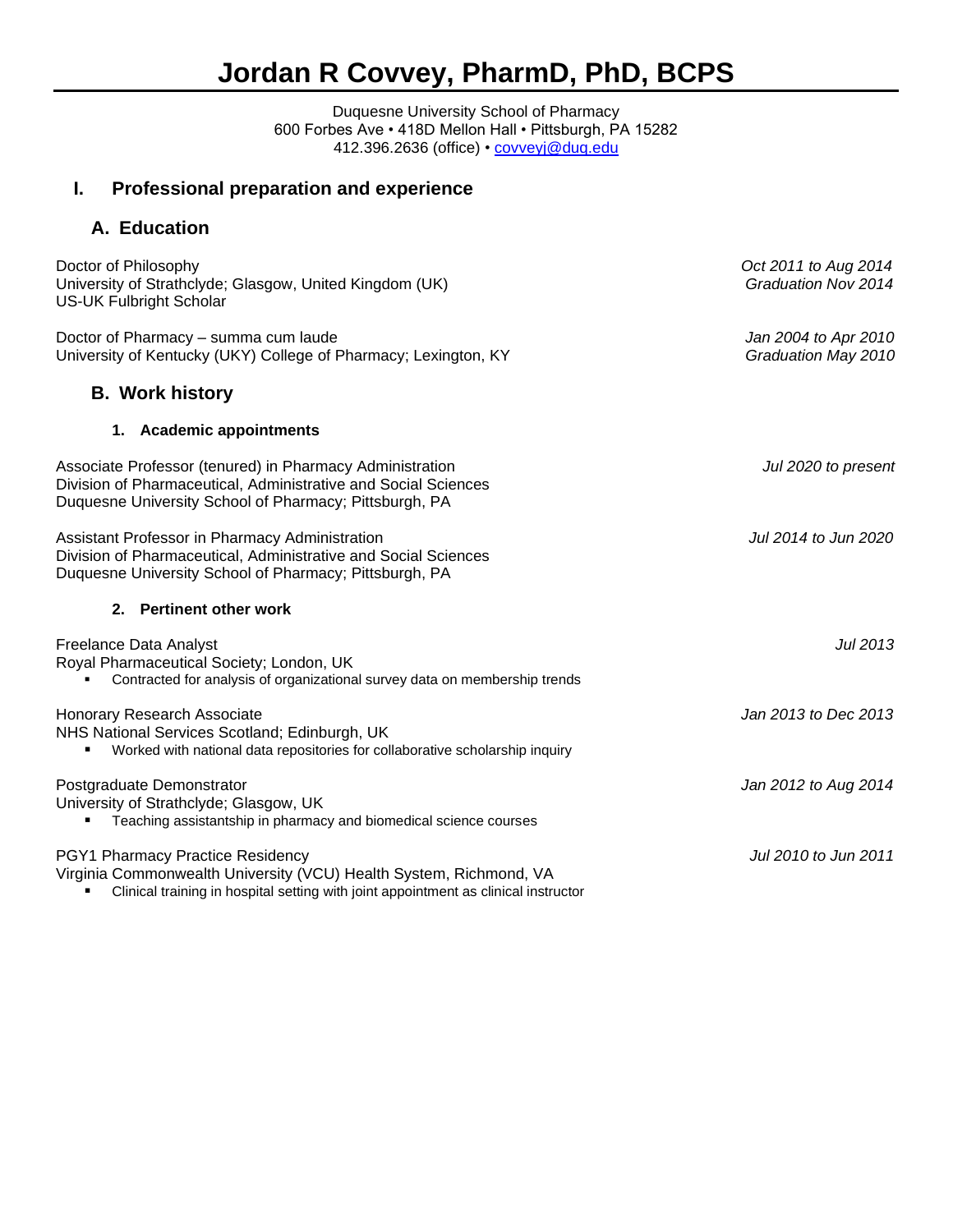### **C. Pertinent professional certifications**

#### **1. Licenses**

Commonwealth of Virginia Pharmacist License #0202209924 *Jun 2010 to present* Commonwealth of Kentucky Pharmacist License #014997 *Jun 2010 to present*

#### **2. Certifications/trainings**

edX Teaching and Learning in the Diverse Classroom *Nov 2020* Duquesne University Foundations of Online Teaching/Learning (FOTL) *Feb 2020* **American Heart Association Basic Life Support** West Virginia University Summer Teaching Scholars Institute *Jun 2015* Board Certified Pharmacotherapy Specialist (BCPS) *Dec 2011 to present* VCU Health System Teaching and Learning Certificate*Jun 2011* CITI training for Biomedical Research and Health Information Privacy *Sep 2007 to present*

### **D. Memberships in professional organizations**

Kappa Psi Pharmaceutical Fraternity. *Spr 2018 (induction).*

**Faculty member inductee** 

American Pharmacists Association (APhA).

- Pharmacist member and advisor; *Sep 2015 to July 2020*.
- Student pharmacist member; Aug 2006 to Aug 2010.

American Association of Colleges of Pharmacy (AACP). *Oct 2014 to present.*

American College of Clinical Pharmacy (ACCP). *Oct 2009 to present.*

Rho Chi Pharmacy Honor Society. *Spr 2008 (induction).*

Phi Lambda Sigma (PLS) Pharmacy Leadership Society. *Spr 2008 (induction).*

### **E. Academic awards**

Faculty Award. Duquesne University School of Pharmacy. *May 2019.*

- Given to one faculty member each academic year for exceptional teaching, scholarship, and service
- Professor of the Year. Duquesne University School of Pharmacy (Weekend Class of 2022). *Apr 2019.* Given to one faculty member each academic year by each class year (weekday, weekend and online)

Fulbright Postgraduate Student Award. University of Strathclyde (Faculty of Science). *2011 to 2014.*

▪ Competitive international exchange program including approximately 370,000 individuals since 1946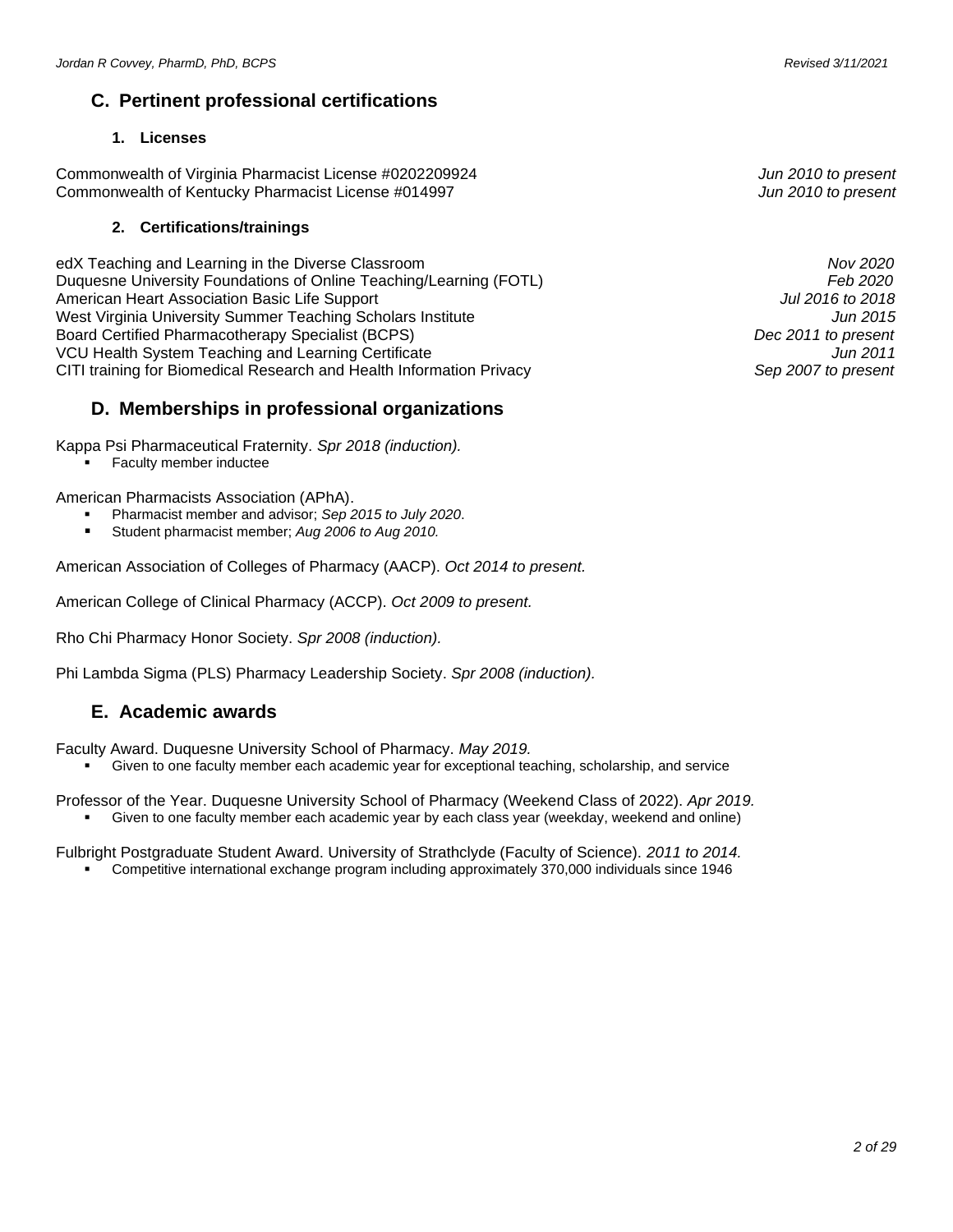### **II. Teaching**

### **A. Graduate courses taught**

GPSC 519: Healthcare databases (coordinator; 1 credit). *Fall 2015-19.*

- Created new required course in the MS in Pharmacy Administration program
	- Provide a deeper understanding/application of research methodology in databases as they relate to healthcare; topics covered include structure and composition of administrative and electronic medical record databases, public databases, platforms for analyzing this data, and a specific introduction to writing structured query language.

GPSC 697/8: Graduate seminar (coordinator; 1 credit). *Spr 2015-20, Fall 2020.*

Mentor development activities by graduate students on topics related to current research and programmatic themes; methods utilized include oral presentations, journal clubs and active teaching experiences.

GPSC 588W: Social and behavioral aspects of pharmacy (2 credits). *Spr 2017-20.*

Provide students with an understanding of the social and behavioral theoretical foundations of health (in general) and more specifically as they relate to pharmacy and are applied to health-related problems and illness.

GPSC 589W: Research methods in pharmacy administration (2 credits). *Fall 2017-19*.

Examine the issues and problems associated with research and to develop skills in the methods, design, and statistical analysis common to social and behavioral research.

### **B. Undergraduate/professional courses taught**

PHBA 310: American Healthcare System (coordinator; 2 credits). *Fall 2015-20, Spr 2020-21.*

- Taught in weekday (2015-present), weekend (2015-2019) and online (2020-present) formats
- Provide students with the foundation of practical knowledge about the American healthcare delivery system; topics focus on an overview of the economic, social, and political perspectives that define, describe, and shape the delivery of healthcare.

PHBA 311: Public Health/Epi (2 credits). *Spr 2015-21, Fall 2015-17.*

- Taught in weekday (2015-present), weekend (2015-19) and online (2020-present) formats
- Introduce the basic principles of public health and epidemiology; topics include epidemiological concepts in the study of disease occurrence in populations, health disparities, health promotion and disease prevention, health literacy, cultural competence, emergency preparedness and drug safety.

PHBA 423: Perspectives in Global Health (coordinator; 3 credits). *Spr 2016-18, 2020.*

- Created new elective course in the Doctor of Pharmacy program
- Provide a global view and understanding to healthcare/science and the role of the pharmacist within the world; topics covered include major global health challenges and the intersection of health with other global issues such as immigration/migration, ethics, cultural competency, poverty, science and the market for pharmaceuticals.

GLBH 185: Introduction to Global Health Studies (3 credits). *2018-21 (both semesters).*

- Created a new interdisciplinary undergraduate course; approved for both Global Diversity and Social Justice UCOR
- Provide an introductory survey of global health and topics relevant to the understanding of global health; topics covered include relevant organizations, how global health data is measured and analyzed, and the influences of poverty, nutrition, sanitation, violence, culture, ethics and other areas upon goals within global health.

PHPR 448: Drug Literature Evaluation (2 credits). *Fall 2020.*

- Taught in weekday and online formats
- Integrate the principles of research design, statistics, and drug information in critically evaluating the medical and pharmacy literature and applying the results in clinical practice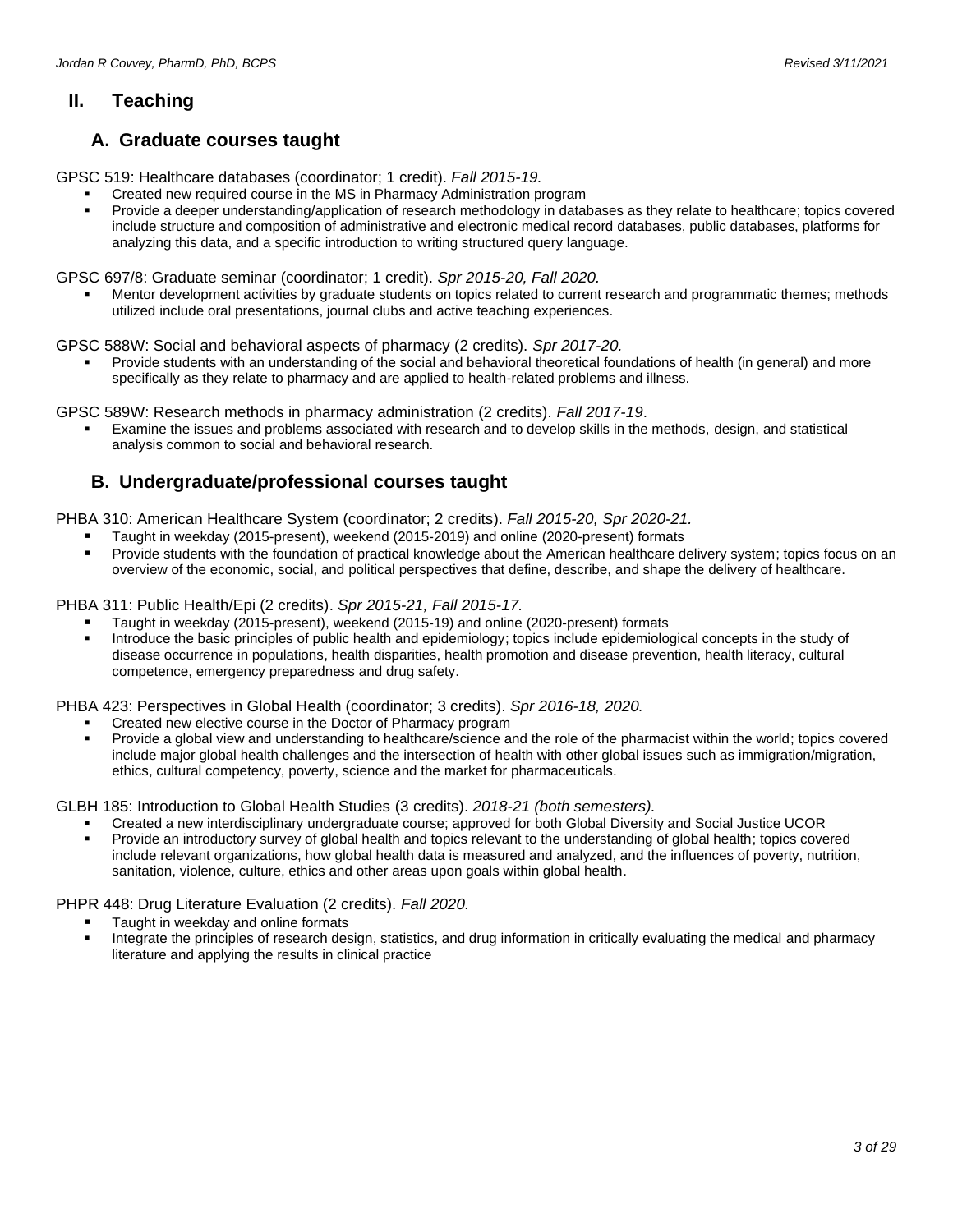## **C. Precepting experiences**

PHEX 482-488: Advanced Experiential Education III, IV (4 credits). *Sum 2016-20*.

- Two five-week blocks per academic year (eight students per block)
- Develop practice skills in a variety of settings; this rotation is a research elective, offered in coordination with clinical pharmacy faculty, providing two five-week opportunities for students to learn about institutional review boards, research methodology, critical literature appraisal and to help execute a faculty-mentored research project.

PGY2 Internal Medicine Residency: Academia/research rotation. *Dec 2018, Jan 2020-21.*

Provide oversight and discussion on academic-oriented activities, to include, but is not limited to academic research, presentation development, job interview preparation, scholarly writing, and advanced topic discussions. Offered in coordination with residency program director Dr Branden Nemecek.

### **D. International experiences**

Global Health 'Spring Break-Away.' *Spr 2018-20.*

- Establish a sustainable partnership that provides service for a local international community while simultaneously providing an opportunity for students to train, learn and experience a new healthcare system
- Inaugural trip in 2018 to Cap-Haitien, Haiti focused on St Anthony's clinic needs assessment, pharmacy organization and intake form creation. Additional trip activities included hospital tours and cultural immersion.
- Subsequent trips 2019-20 have been to San Jose, Costa Rica (due to political unrest in Haiti) and focused on volunteer work with IVHQ in medical settings. Additional trip activities included local tours and cultural immersion.

### **E. Other teaching experiences**

#### *Taught at Duquesne University*

Lectures/labs/participation in other courses

- PHPR 493: Acute Care I. Scholarship in the clinical arena (didactic). *Dec 2018.*
- PHIN 322: ABLE II. Public health/epidemiology (lab). *Spring 2018-20.*
- PHEX 482-488: Advanced Experiential Education. NAPLEX review (didactic). *Spring 2018-20*.
- AFST 150C: Introduction to African Studies. Health and demography (didactic flex class). *Oct 2017.*
- PHBA 413W: Managerial and Professional Behavior. Altruism and accountability (didactic). *Feb 2017.*
- PHIN 321: ABLE I. American healthcare (lab). *Fall 2016 to 2019, Spring 2017.*
- PHAR 103: Pharmacy seminar. Faculty spotlight (didactic). *Oct 2015, 2016.*
- PHPR 494: Acute Care II. Mock rounding facilitator (lab). *Apr 2015*.
- PHIN 424: ABLE IV. Interviewing skills (lab). Feb 2015.
- ATHT 404: Health & Medicine I. Clinical drug pearls (didactic). *Spring 2015-20.*
- PHIN 423: ABLE III. Legislative affairs (lab). *Sep 2014.*

#### *Taught at other institutions*

Lectures/labs in various courses. University of Strathclyde; Glasgow, UK

- Drug interactions communication (lab). *Jul 2014.*
- Controlled drugs dispensing (lab). *Jun 2014*.
- Future directions of pharmacy workshop (lab). *Mar 2014.*
- Physical assessment skills (lab). *Jan 2014.*
- Biostatistics and study design (didactic). *Nov 2013.*
- Overview of hematology (didactic). *Oct 2013.*
- Literature searching workshop (lab). *Oct 2013*.
- Aseptic dispensing and sterility testing (lab). *Summer 2012-13.*
- Extemporaneous dispensing laboratory (lab). *Spring 2012-14.*
- Statistical methods (lab). *Fall 2012 to 2013.*
- Pediatric and controlled drugs dispensing tutorial (lab). *Oct 2012.*
- Pharmacy communications workshop (lab). *Apr 2012.*
- Hospital pharmacy tutorials (lab). *Mar 2012.*
- Pharmacoeconomic literature evaluation (didactic). *Feb 2012.*
- Antimicrobial workshop session (didactic). *Oct 2011.*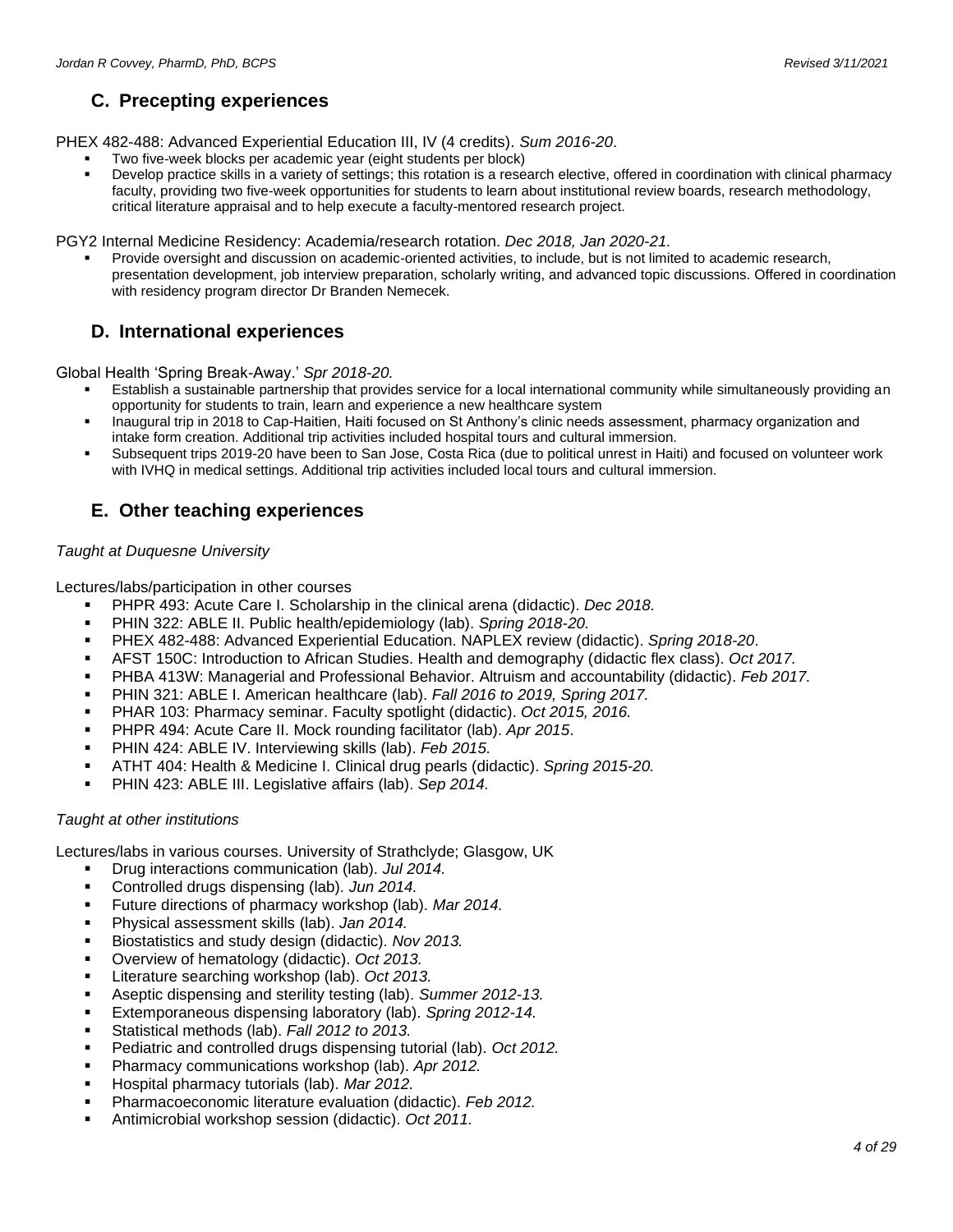Lectures/labs/participation in various courses. VCU School of Pharmacy; Richmond, VA

- Lab values educational session (didactic). *Dec 2010, Jan 2011.*
- Patient case presentation facilitator (lab). *Oct 2010.*
- Nutrition and carbohydrate counting for patients with diabetes (didactic). *Oct 2010.*
- Introduction to cancer and chemotherapy (didactic). *Oct 2010.*

### **F. Academic advisement/supervision**

#### **1. Thesis committees chaired**

| MS Pharmacy Administration (Aishwarya Kulkarni)<br>Thesis: Medication use trends in national hospice data<br>Completed summer internship with Genentech<br>Accepted position as consultant; Noesis Healthcare Technologies                  | Aug 2018 to May 2021     |
|---------------------------------------------------------------------------------------------------------------------------------------------------------------------------------------------------------------------------------------------|--------------------------|
| <b>MS Pharmacy Administration (Trupti Dhumal)</b><br>Thesis: Patient satisfaction in a substance abuse population<br>Matriculated into PhD program; West Virginia University                                                                | Aug 2017 to Dec 2019     |
| MS Pharmacy Administration (Elham Heidari)<br>Thesis: Influence of depression/anxiety upon clinical outcomes for diabetes<br>Matriculated into PhD program; University of Texas at Austin                                                   | Aug 2016 to Dec 2018     |
| MS Pharmacy Administration (Tyler Dunn)<br>Thesis: Medication adherence in dual diagnosis patients<br>Matriculated into PhD program; University of Mississippi                                                                              | Aug 2015 to May 2018     |
| MS Pharmacy Administration (Ankur Dashputre)<br>Thesis: Evaluation of clinical care in cirrhosis<br>Matriculated into PhD program; University of Tennessee Health Sciences Center                                                           | Aug 2014 to Aug 2017     |
| Thesis committees as a member<br>2.                                                                                                                                                                                                         |                          |
| MS Pharmacy Administration (Gauri Desai)<br>Thesis: Chronic low back pain in a pain specialist clinic<br>Accepted position as consultant; Apperture Health                                                                                  | Aug 2018 to Dec 2020     |
| MS Pharmacy Administration (Zumi Mehta)<br>Thesis: CFTR inhibitor utilization in specialty pharmacy data<br>Accepted position as consultant; Boston Strategic Partners                                                                      | Aug 2017 to Dec 2019     |
| MS Pharmacy Administration (Deepika Rao)<br>Thesis: Pharmacist attitudes/opinions in substance abuse disorder<br>Matriculated into PhD program; University of Wisconsin-Madison                                                             | Aug 2016 to Dec 2018     |
| MS Pharmacy Administration committee (Pratyusha Vadagam)<br>Thesis: Pharmacoeconomics of lumacaftor/ivacaftor in cystic fibrosis<br>Completed summer internship with Quorum Consulting<br>Accepted position as consultant; Curo Consultancy | Aug 2015 to Dec 2017     |
| MS Pharmacy Administration committee (Somraj Ghosh)<br>Thesis: Associations between statins and COPD<br>Matriculated into PhD program; University of Texas at Austin                                                                        | Aug 2014 to (incomplete) |
| MS Pharmacy Administration committee (Darshini Shah)<br>Thesis: Caregiver burden in autism spectrum disorders                                                                                                                               | May 2015 to Dec 2016     |

Accepted position as Senior Research Associate; Allergan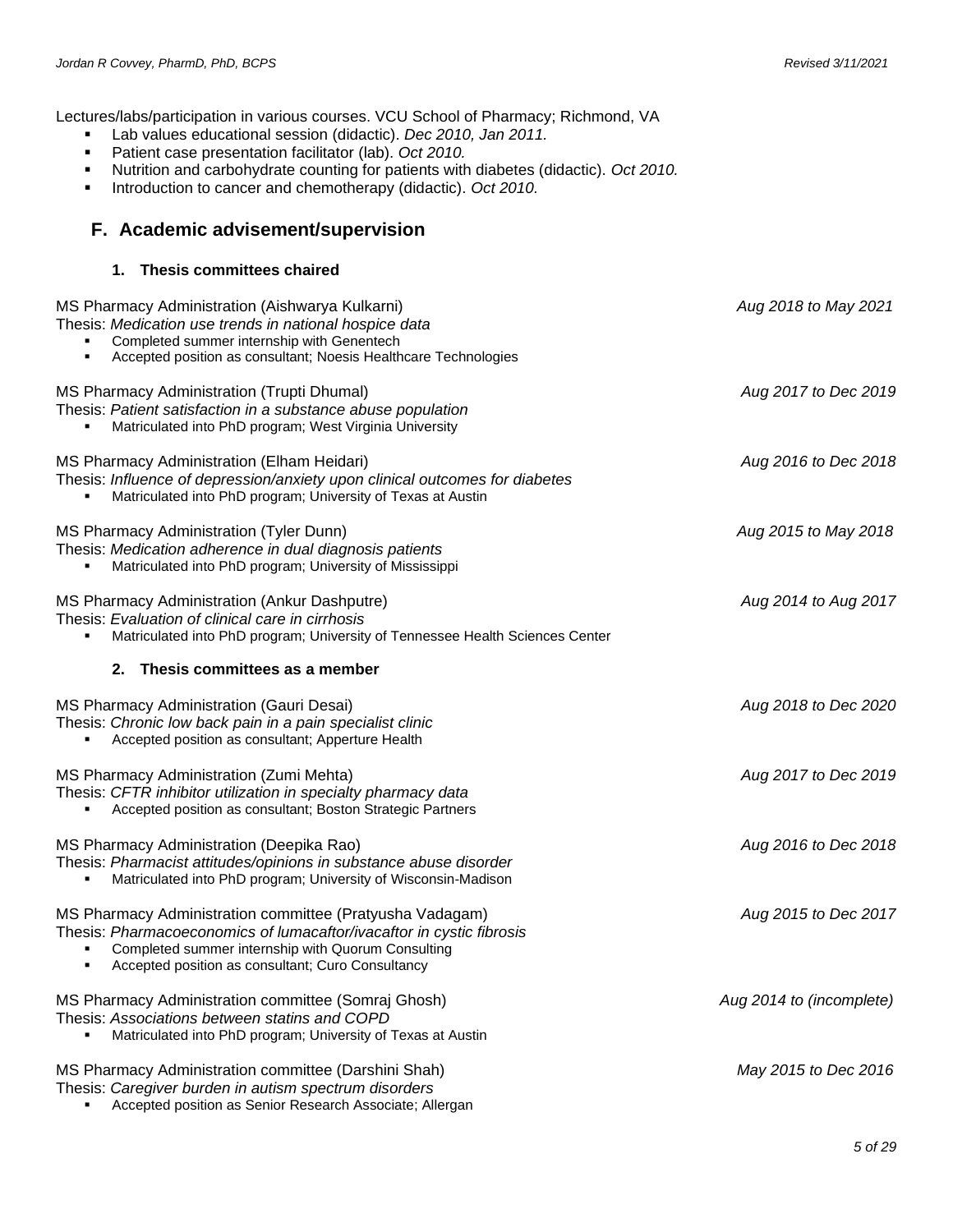### **3. Other research/project supervision**

| MS Pharmacy Administration independent study (Nipa Chowdhury)<br>Project title: Olanzapine misuse, abuse, and overdose                                                                                                                                                                                                                                     | Aug 2020 to Dec 2020                                |
|------------------------------------------------------------------------------------------------------------------------------------------------------------------------------------------------------------------------------------------------------------------------------------------------------------------------------------------------------------|-----------------------------------------------------|
| Honors College Symposium (Anna Solomon)<br>Project title: Global antibiotic resistance                                                                                                                                                                                                                                                                     | Jan 2020 to Apr 2020<br>(disrupted due to COVID-19) |
| PharmD extracurricular research (Amberly Morningstar)<br>Project title: Student learning in a global health experience in Costa Rica                                                                                                                                                                                                                       | Jan 2020 to May 2020                                |
| PharmD extracurricular research (Sydney Keremes, Antonietta Paneccasio)<br>Project title: Patient satisfaction in patients with substance use disorder                                                                                                                                                                                                     | Aug 2019 to May 2020<br>(disrupted due to COVID-19) |
| PharmD extracurricular research (Sandhya Vijapurapu)<br>Project title: Rifamycins and their effects on opioids                                                                                                                                                                                                                                             | Aug 2019 to May 2020                                |
| PharmD extracurricular research (Matt Jackson, Meyer Aschkenas)<br>Project title: Fungal infections in peritoneal fluid cultures                                                                                                                                                                                                                           | Aug 2019 to May 2020<br>(disrupted due to COVID-19) |
| PharmD extracurricular research (Jenni Thomas, Nathan Gartland)<br>Project title: Efficacy of diltiazem IV-to-PO conversions<br>Medical school: Gartland (University of Buffalo; 2020)<br>Residency: Thomas (Kentucky; 2020)                                                                                                                               | Aug 2018 to May 2019                                |
| PharmD independent study (Brooke Lalley)<br>Project title: Supporting a primary care partnership in Cap-Haitien, Haiti                                                                                                                                                                                                                                     | Aug 2018 to May 2019                                |
| PharmD special project (Caroline Dillon)<br>Project title: Lefamulin for community-acquired bacterial pneumonia<br>Employment: Geisinger (2019)                                                                                                                                                                                                            | May 2018 to Aug 2018                                |
| PharmD independent study (Tess Calcagno, Briana Schreckengost)<br>Project title: Use of PRN intravenous antihypertensives<br>Medical school: Calcagno (University of Miami; 2019)                                                                                                                                                                          | Aug 2017 to May 2018                                |
| PharmD/BS Pharmaceutical Sciences (Valerie Magda)<br>Project title: Use of PRN intravenous antihypertensives                                                                                                                                                                                                                                               | Aug 2017 to May 2018                                |
| PharmD extracurricular research (Aoife Iaria)<br>Project title: Diltiazem for atrial fibrillation based on body weight<br>Residency: AGH (acute care; 2020)                                                                                                                                                                                                | May 2017 to May 2018                                |
| PharmD extracurricular research (Erin Gorse)<br>Project titles: Regional antibiogram for ESKAPE organisms<br>Provision of community MTM services to patients with mental illness<br>Barriers/facilitators in shared decision-making in oncology<br>Completed summer internships with Celgene (2017) and AbbVie (2018)<br>Fellowship: Sanofi Aventis (2019) | Aug 2016 to May 2019                                |
| PharmD/BS Pharmaceutical Sciences (Minha Choi)<br>Project title: Nonadherence in dual diagnosis patients<br>Fellowship: Xcenda (2018)                                                                                                                                                                                                                      | May 2016 to May 2018                                |
| PharmD independent study (Courtney Olesky)<br>Project title: Prophylactic antibiotic outcomes in spontaneous bacterial peritonitis<br>Received Duquesne University Undergraduate Summer Research Grant<br>Received ACCP Annual Meeting student travel award                                                                                                | Jan 2017 to Aug 2017                                |

■ Residency: AGH (acute care; 2018)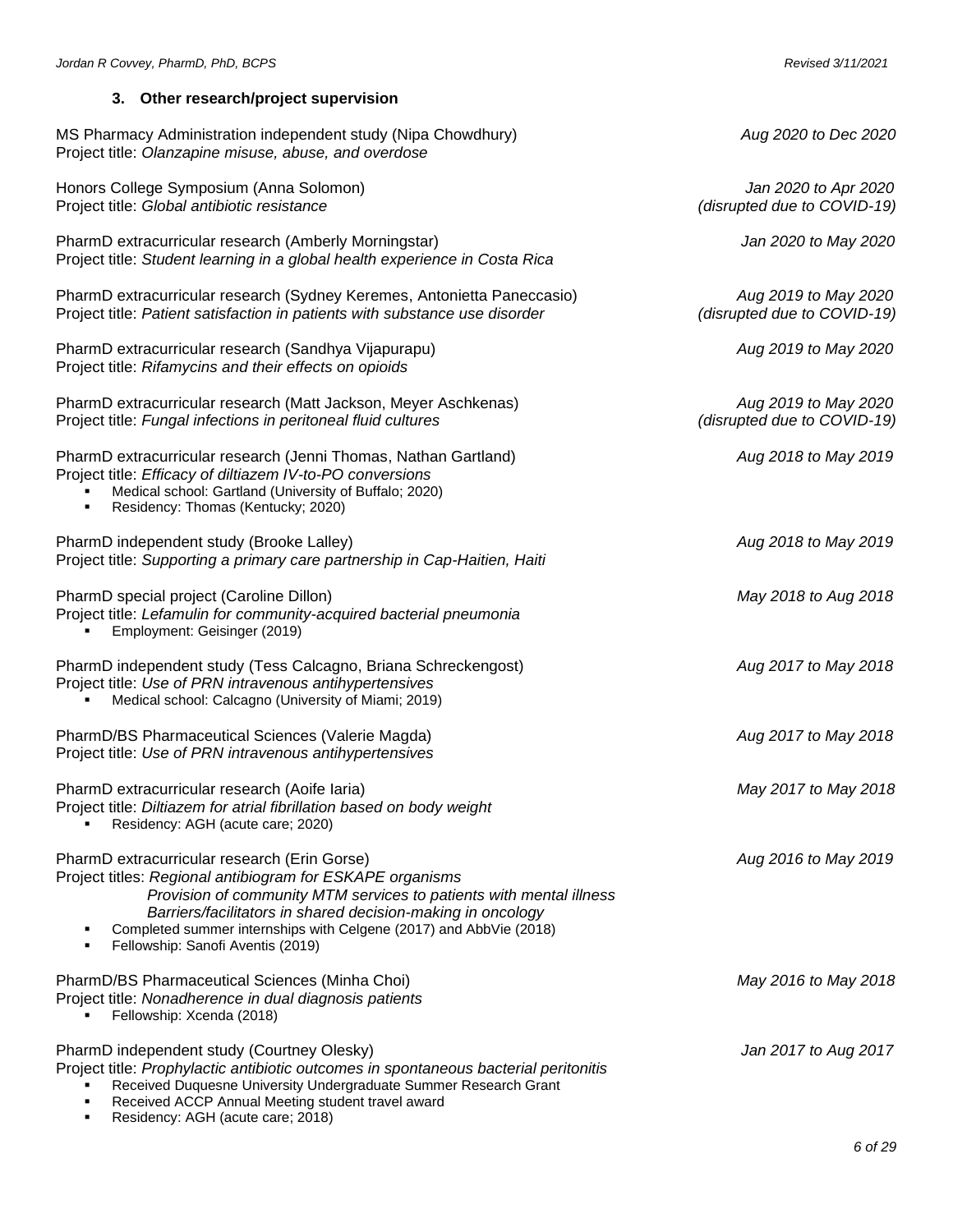| Jordan R Covvey, PharmD, PhD, BCPS                                                                                                                                                                                    | Revised 3/11/2021    |
|-----------------------------------------------------------------------------------------------------------------------------------------------------------------------------------------------------------------------|----------------------|
| PharmD independent study (Mary Kimmel)<br>Project title: Prophylactic antibiotic outcomes in spontaneous bacterial peritonitis<br>Received Duquesne University Undergraduate Summer Research Grant                    | Aug 2016 to Aug 2017 |
| PharmD independent study (Bridget Batykefer)<br>Project title: Nicardipine for intracranial bleeds based on body weight<br>Residency: UPMC Mercy (acute care; 2017)                                                   | Jan 2016 to May 2016 |
| PharmD extracurricular research (Alvina Tran)<br>Project title: HIV and Oraquick® knowledge among pharmacy students<br>Received Duquesne University Undergraduate Summer Research Grant                               | Aug 2015 to May 2017 |
| PharmD independent study (Lindsey Jachim)<br>Project title: Diltiazem for atrial fibrillation based on body weight<br>Received ACCP EM PRN student travel award<br>Residency: AGH (ambulatory care; 2017)             | Aug 2015 to Dec 2015 |
| PharmD course research (Andrew Gaiser, Kaysee Gruss, Erica Loadman)<br>Project title: Impact of cancer treatment on work productivity<br>Fellowship/residency: Gaiser (Xcenda; 2017), Gruss (Kaiser Permanente; 2017) | Aug 2015 to Dec 2015 |
| PharmD independent study (Paul Solinsky)<br>Project title: Analysis of falls at St Barnabas Care Home<br>Residency: University of Maryland (community, 2016)                                                          | Jan 2015 to May 2015 |
| PharmD extracurricular research (Laura Brickett, Tim Porter, Nancy Lee)<br>Project title: Regional antibiogram for ESKAPE organisms<br>Residency: Brickett (AGH; 2016), Porter (AGH; 2017)                            | Oct 2014 to May 2016 |

### **G. Publications pertaining to teaching activities**

*Note: blue text indicates external collaborators, red text internal collaborators, and green text trainees.*

#### *Completed at Duquesne University (post-tenure submission)*

- 1. Covvey JR, Arya V, DiPietro Mager N, Gilman N, Herring M, Lukas S, Ochs L, Waddington L, eds*. Public health in pharmacy practice: a casebook*. 1st ed. Genesco, NY: Open SUNY Textbooks; 2020. Available at: [https://courses.lumenlearning.com/suny-public-health-in-pharmacy-practice/.](https://courses.lumenlearning.com/suny-public-health-in-pharmacy-practice/) Role: Lead editor.
- 2. Covvey JR, Ochs L, eds. *Public health and epidemiology for pharmacy*. 1 st ed. San Diego, CA: Cognella Academic Publishing, Inc; 2020. Role: Editor and co-author for four chapters.

#### *Completed at Duquesne University (pre-tenure)*

- 1. Covvey JR, Ryan M. Use of a modified Delphi process to ascertain course objectives for model global health education in a pharmacy curriculum. *Am J Pharm Educ* 2018;82(8):6358. [https://doi.org/10.5688/ajpe6358.](https://dx.doi.org/10.5688/ajpe6358) Role: Co-PI.
	- JCR impact factor (2018): 1.737; SCImago Journal Rank: 0.630
	- Nominated for the 2019 Rufus A Lyman Award from AACP
- 2. Covvey JR. A healthcare professional's reflection on *HIV & AIDS in Africa*: beyond the medication. In: Uzukwu EE, ed. *Bull Ecum Theol: Religions as social bridge-builders for dialogue and peace in Africa and the world, vol 29. Enugu,* Nigeria: Ecumenical Association of Nigerian Theologians; 2017. Role: lay contributor.
	- Provision of a book review and verbal/written discussion (non-peer reviewed).
- 3. Covvey JR, Guarascio AJ, O'Donnell LA, Tidgewell KJ. Development and implementation of a global health elective with a drug discovery game for pharmacy students. *Pharmacy (Basel)* 2017;5(3):49. [http://doi.org/10.3390/pharmacy5030049.](http://dx.doi.org/10.3390/pharmacy5030049) Role: Co-PI.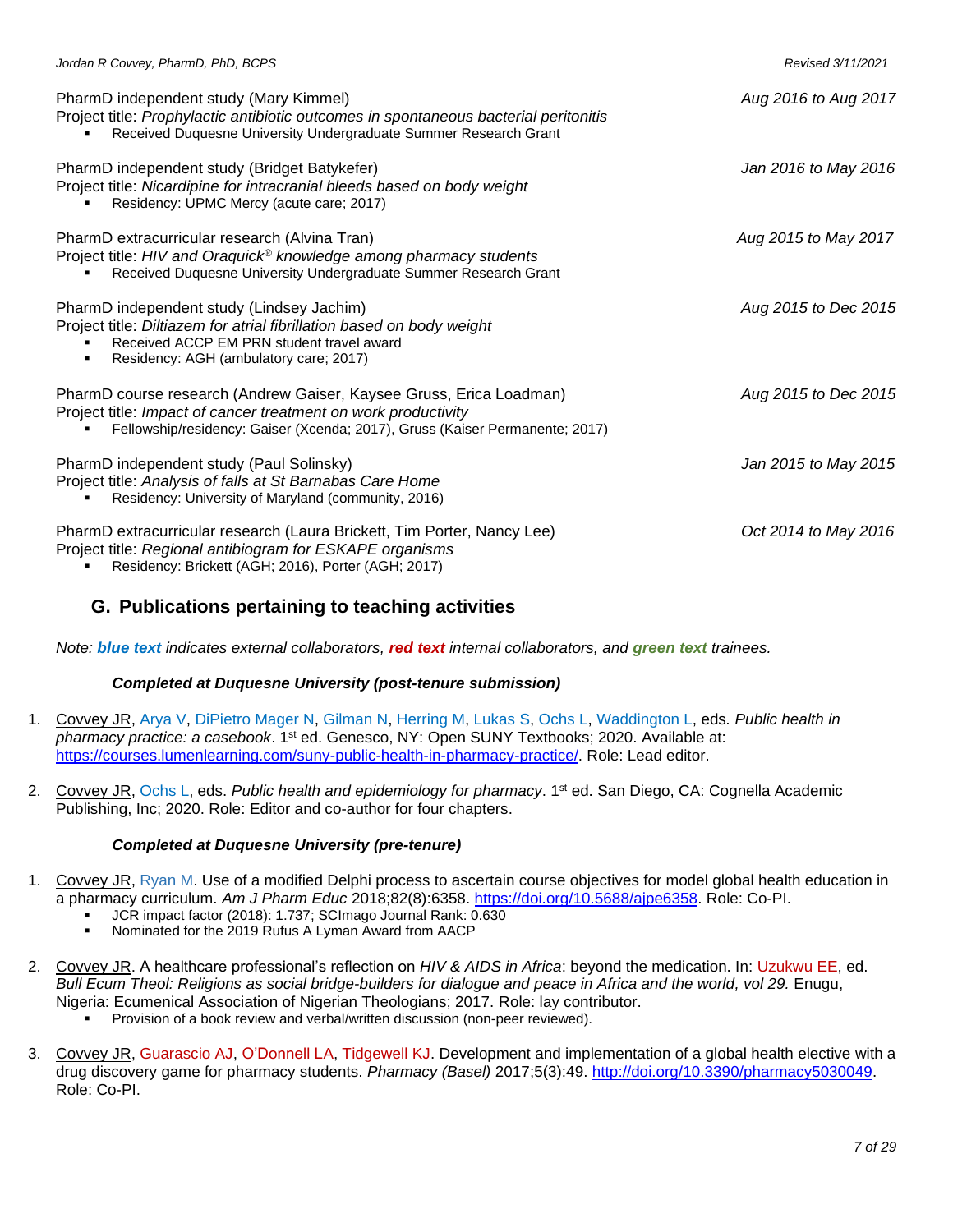- 4. Connor S, Beliard R, Brynjulson R, Covvey JR, Forrister D, Golchin N, Jonkman L, Kauffman Y, Klein-Fedyshin M, Park S. Assessment methods in global health courses: a systematic review. *PROSPERO* 2017:CRD42017065379. [http://www.crd.york.ac.uk/PROSPERO/display\\_record.asp?ID=CRD42017065379.](http://www.crd.york.ac.uk/PROSPERO/display_record.asp?ID=CRD42017065379) Role: Co-I. **•** Prospective registration of systematic review (non-peer reviewed)
- 5. Covvey JR, Conry JM, Bullock KC, DiPietro Mager NA, Goad J, Golchin N, Patel RV, Strand MA, Truong H, Abrons JP, Vinh Venci DP, Patterson-Browning B. Public health and the CAPE 2013 educational outcomes: inclusion, pedagogical considerations and assessment. 55 p. 2016. Located at: AACP Center for the Advancement of Pharmacy Education, Alexandria, VA. [http://www.aacp.org/resources/education/CAPE/pages/default.aspx.](http://www.aacp.org/resources/education/CAPE/pages/default.aspx) Role: Lead author.
	- Peer-reviewed white paper published by professional organization
- 6. Gleason SE, Covvey JR, Abrons JP, Dang Y, Seo S, Tofade T, Prescott GM, Peron EP, Masilamani S, Alsharif NZ. Connecting global/international pharmacy education to the CAPE 2013 outcomes: a report from the global pharmacy education special interest group. 56 p. 2015. Located at: AACP Center for the Advancement of Pharmacy Education, Alexandria, VA. [http://www.aacp.org/resources/education/CAPE/pages/default.aspx.](http://www.aacp.org/resources/education/CAPE/pages/default.aspx) Role: Co-author, major contributor and final editor.
	- **•** Peer-reviewed white paper published by professional organization
- 7. Faculty mentor; public health article series. Pittsburgh Healthcare Report.
	- Role: Revision, editing and supervision of student authorship (non-peer reviewed).

Leonard E[. 'PrEP' for the future of Truvada.](https://www.pittsburghhealthcarereport.com/prep-for-the-future-of-truvada/) 15 Oct 2019. Vijapurapu S[. Xofluza™: a new antiviral treatment for influenza.](https://www.pittsburghhealthcarereport.com/xofluza-a-new-antiviral-treatment-for-influenza%EF%BB%BF/) 4 Jan 2019. Schreckengost B. [Paralyzed with fear: acute flaccid myelitis.](http://www.pittsburghhealthcarereport.com/paralyzed-with-fear-acute-flaccid-myelitis/) 9 Nov 2018. Will A. [The latest on shingles prevention.](http://www.pittsburghhealthcarereport.com/the-latest-on-shingles-prevention/) 2 Nov 2018. Payne J[. Pennsylvania reacts to sudden spike in newborn addiction.](http://www.pittsburghhealthcarereport.com/pennsylvania-reacts-to-sudden-spike-in-newborn-addiction/) 20 Jun 2018. Handerhan T[. The haze around medical marijuana in Pennsylvania.](http://www.pittsburghhealthcarereport.com/the-haze-around-medical-marijuana-in-pennsylvania/) 21 Mar 2018. Hayden E[. Measles, mumps, rubella –](http://www.pittsburghhealthcarereport.com/measles-mumps-rubella-oh-my/) oh my! 12 Mar 2018. Schreckengost B. [A spike in blood pressure: guidelines.](http://www.pittsburghhealthcarereport.com/spike-blood-pressure-guidelines/) 21 Feb 2018. Mazzei K. [Finding a cure for Alzheimer's disease.](http://www.pittsburghhealthcarereport.com/finding-cure-alzheimers-disease/) 12 Feb 2018. Yannuzzi J. [Disneyland: the sickest place on earth?](http://www.pittsburghhealthcarereport.com/disneyland-sickest-place-earth/) 25 Jan 2018. Dancsecs K. [The human impacts of repealing the PPACA.](http://www.pittsburghhealthcarereport.com/human-impacts-repealing-ppaca/) 30 Jun 2017. Olesky C[. Chipotle: the burrito bounces back.](http://www.pittsburghhealthcarereport.com/chipotle-burrito-bounces-back/) 6 Apr 2017. Hoffman R. [The outbreak or the vaccine? Which \(should\) come first?](http://www.pittsburghhealthcarereport.com/outbreak-vaccine-come-first/) 30 Mar 2017. English M[. How well do you know your Pittsburgh water?](http://www.pittsburghhealthcarereport.com/well-know-pittsburgh-water/) 21 Mar 2017. Bolden R. [A message from your pharmacist: naloxone standard order ready and available.](http://www.pittsburghhealthcarereport.com/message-pharmacist-naloxone-standing-order-ready-available/) 8 Jun 2016. Hager C[. Whose pharmacy is it anyway?](http://www.pittsburghhealthcarereport.com/whose-pharmacy-anyway/) 2 May 2016. Hayden E[. Authentic cuisine abroad: how safe is](http://www.pittsburghhealthcarereport.com/authentic-cuisine-abroad-safe/) it? 27 Apr 2016. Kerr K[. Zika is going for gold: the virus behind health concerns at this year's Olympic Games.](http://www.pittsburghhealthcarereport.com/zika-virus-summer-olympic-games/) 26 Apr 2016.

# **H. Presentations pertaining to teaching**

*Note: blue text indicates external collaborators, red text internal collaborators, and green text trainees.*

### **1. Poster presentations**

- 1. Connor SE, Covvey JR, Jonkman L, Golchin N, Ryan MH, Park SK, Klein-Fedyshin M, Kahaleh AA. Strategies for assessing global health education in the classroom: a systematic review. AACP Annual Meeting; Long Beach, CA (virtual due to COVID-19). Role: Contributing author. *Am J Pharm Educ* 2020;84(6): article 8220. *Jul 2020*.
- 2. Evoy KE, Covvey JR, Peckham AM, Reveles KR. Gabapentinoid abuse prevalence. AACP Annual Meeting; Long Beach, CA (virtual due to COVID-19). Role: Contributing author. *Am J Pharm Educ* 2020;84(6): article 8231. *Jul 2020*.
- 3. Anderson CA, Covvey JR, Tidgewell KJ, Kamal KM, Zimmerman DE, Nemecek BD. Establishing health partnerships across the globe. AACP Annual Meeting; Chicago, IL. Role: Contributing author. *Am J Pharm Educ* 2019;83(5): article 7626. *Jul 2019*.
- 4. Eckhoff E, Meier R, Al-Olimat S, Vijapurapu S, Covvey JR, Higginbotham S, McFalls M. Duquesne University School of Pharmacy APhA-ASP chapter. APhA Annual Meeting; Seattle, WA. National forum. *Mar 2019*.
	- Supervision of a school chapter poster (non-peer reviewed)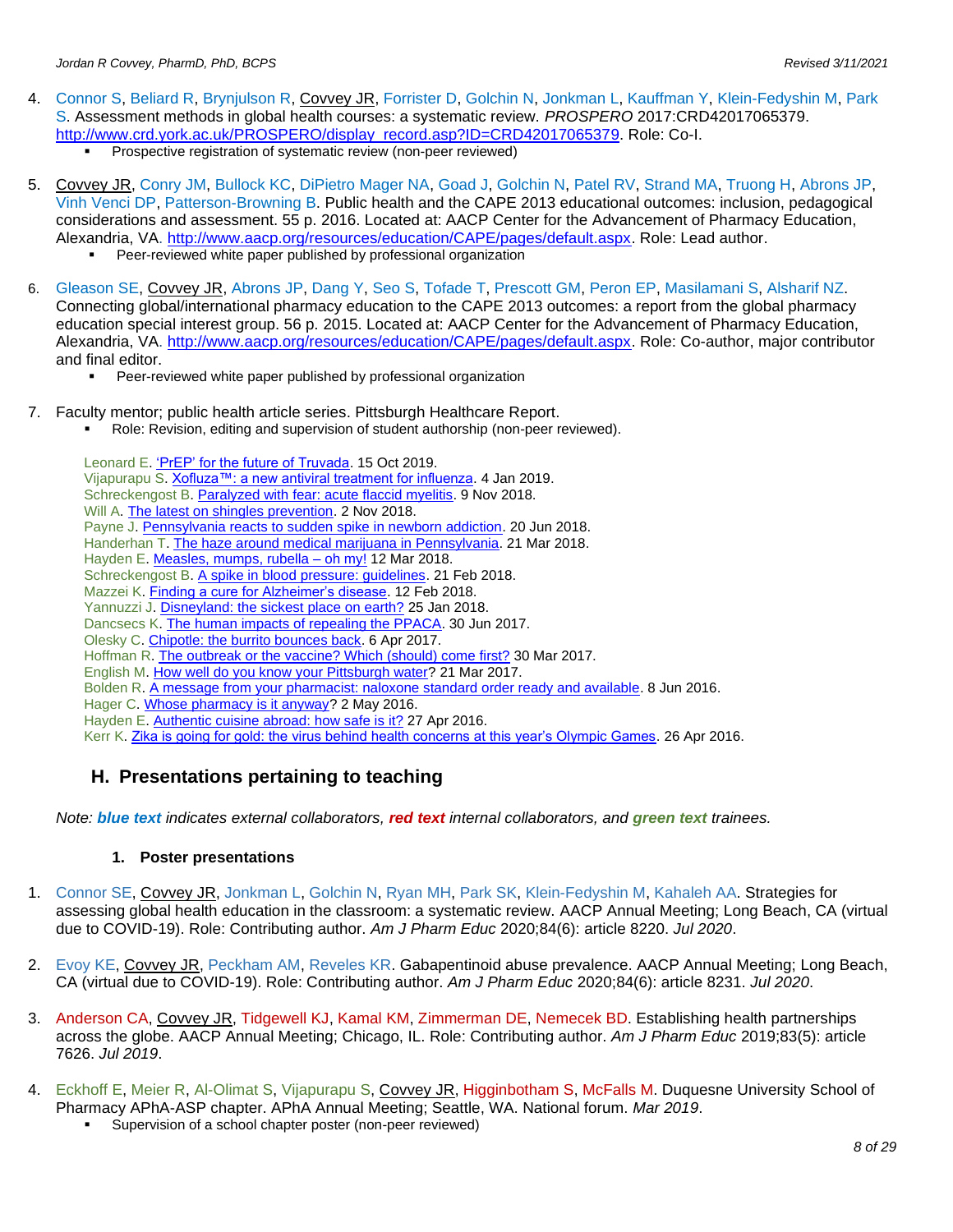- 5. Covvey JR, Tidgewell KJ. Establishing a partnership in global health in Cap-Haitien, Haiti. Duquesne University Global Health Day; Pittsburgh, PA. Local forum. *Feb 2019*.
	- Contribution to a campus-wide showcase event (non-peer reviewed)
- 6. Covvey JR. Assessing the impact of a stand-alone public health course for pharmacy students. FIP World Congress of Pharmacy and Pharmaceutical Sciences; Glasgow, UK. International forum. Role: PI. *Sep 2018.*
- 7. Covvey JR, Kamal KM. Achieving synergy between teaching and research: evidence-based practice in the classroom. FIP World Congress of Pharmacy and Pharmaceutical Sciences; Glasgow, UK. International forum. Role: Co-PI. *Sep 2018.*
- 8. Connor SE, Beliard R, Brynjulson RL, Covvey JR, Golchin N, Jonkman L, Kahaleh AA, Kauffman YS, Klein-Fedyshin M, Park SK, Ryan MH. Coordination and development of a collaborative effort to assess global health curricula. AACP Annual Meeting; Boston, MA. Role: Contributing author. *Am J Pharm Educ* 2018;82(5): article 7158. *Jul 2018.*
- 9. Covvey JR, Nemecek BD. Development of a model for student engagement in a practical research experience. AACP Annual Meeting; Nashville, TN. Role: Lead author. *Am J Pharm Educ* 2017;81(5): article S5. *Jul 2017*.
- 10. Strand MA, Abrons JP, Bullock KC, Conry JM, Covvey JR, DiPietro Mager NA, Goad JA, Golchin N, Patel RV, Truong HA. Challenges and opportunities for incorporating public health into pharmacy curricula. AACP Annual Meeting; Anaheim, CA. Role: Contributing author. *Am J Pharm Educ* 2016;80(5): article S2. *Jul 2016*.
- 11. Rhodes DC, Buckner I, Cavanaugh J, Covvey JR, Giannetti V, Harrold MW, Janjic J, Kossol J, Leak R, Stewart A. A cross-curricular lab experience for first professional year students: a patient case-based approach. AACP Annual Meeting; National Harbor, MD. Role: Contributing author. *Am J Pharm Educ* 2015;79(5): article S4. *Jul 2015*.

#### **2. Oral presentations (external)**

Covvey JR. Postgraduate international opportunities. UCSF School of Pharmacy. Webinar panel. *Mar 2021 (anticipated).*

Harpe SE, Aronson B, Charrois T, Covvey JR. #RxWritingChallenge strategy exchange. Webinar discussion. *Oct 2020.*

Connor SE, Covvey JR, Jonkman LJ, Ryan MH, Seed SM. Soft skills need hard tools: review of validated instruments to assess global health education (ACPE accredited). Public Health SIG special session. AACP Annual Meeting; Long Beach, CA. *Jul 2020 (converted to virtual due to COVID-19)*.

Lukas S, Herring M, Gilman N, Covvey JR. Pedagogical resource design for public health content in pharmacy curricula. Webinar presentation. AACP; virtual. *Apr 2020.*

Strand M, Arya V, Covvey JR, DiPietro-Mager N, Lukas S, Ochs L. Pedagogical resource design for public health content in pharmacy curricula (ACPE accredited). APHA Annual Meeting; Philadelphia, PA. *Nov 2019.*

Covvey JR. Adding to your impact factor with strategic science communication. Invited panelist for conference session. AACP Annual Meeting; Chicago, IL. *Jul 2019.*

Gilman N and Covvey JR. Development of an open public health casebook for pharmacy education. Contributor to short individual presentation. Open Education Conference; Niagara Falls, NY. *Oct 2018.*

Covvey JR, Thigpen J, Connor S, Arya V, Chim C, Ochs L. Training pharmacy students to empower patients to navigate the healthcare system. Public Health SIG special session. AACP Annual Meeting; Boston, MA. *Jul 2018*.

Bratberg J, Freeman P, Palmer E, Hill LG, Barnes JN, Melton ST, Moody AD, Kwon M, Covvey JR. Integrating opioid safety and overdose prevention across the curriculum (ACPE accredited). Substance Abuse SIG special session. AACP Annual Meeting; Nashville, TN. *Jul 2017*.

James S, Mnatzaganian C, Goad J, Covvey JR. Improving curricular and co-curricular student involved immunization outreach (ACPE accredited). Public Health SIG special session. AACP Annual Meeting; Nashville, TN. *Jul 2017*.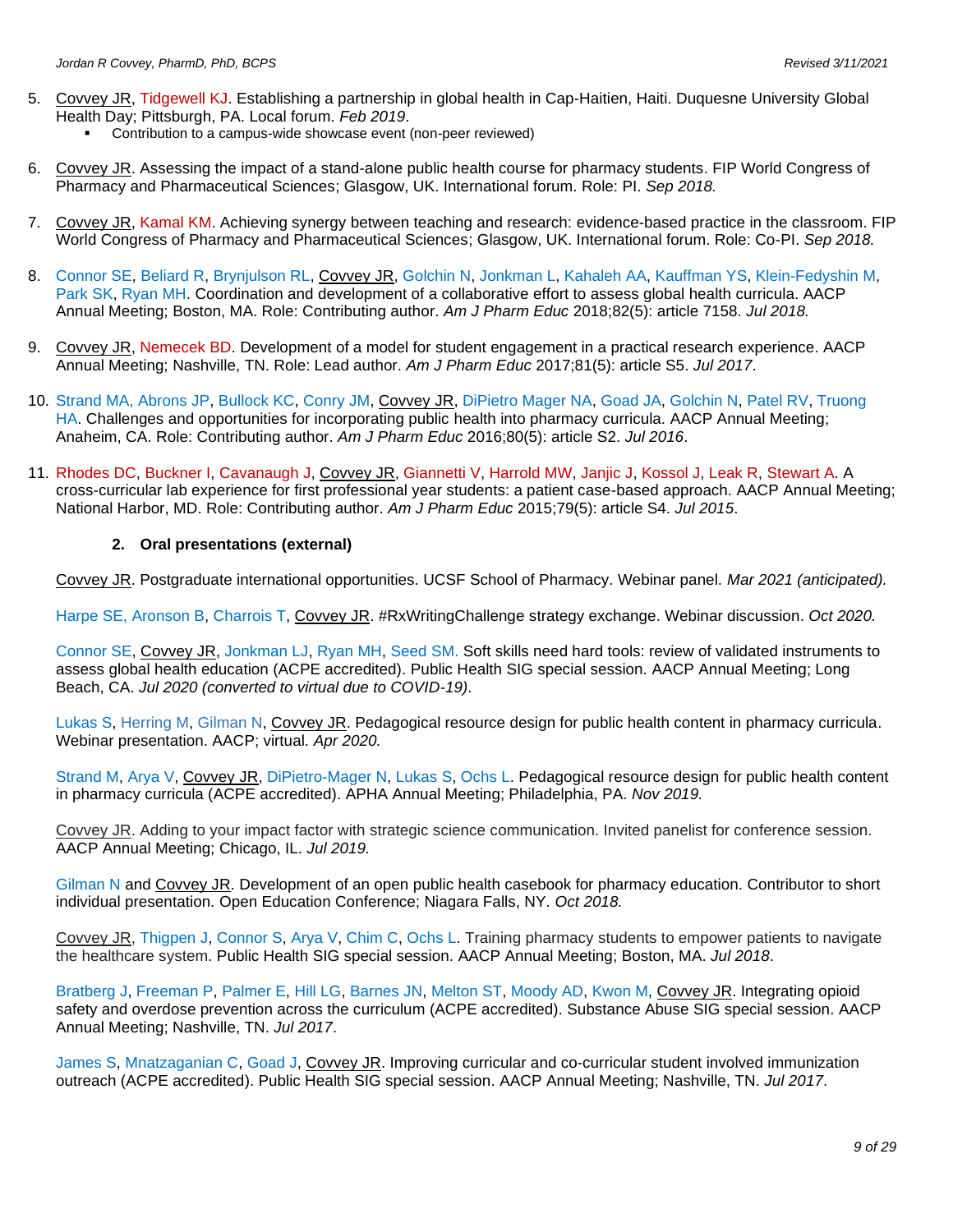Covvey JR. Zika for pharmacists: basics, prevention and opportunities. CE presentation (ACPE accredited). Webinar presentation. Pennsylvania Pharmacists Association; virtual. *Jun 2017.*

Ochs L, Vyas A, Covvey JR, Clark S. Opportunities for public health-based scholarship for pharmacy. Webinar presentation. AACP Public Health SIG; virtual. *Apr 2017*.

Strand M, Patel RV, Covvey JR, Thigpen J, Abrons J. The role of public health education in the pharmacy curricula. Webinar presentation. AACP Public Health SIG; virtual. *Feb 2017*.

Covvey JR. Zika for pharmacists: basics, prevention and opportunities. CE presentation (ACPE accredited). Pennsylvania Pharmacists Association Mid-Year Conference; Lancaster, PA. *Jan 2017.*

Prescott GM, Peron EP, Covvey JR. Operationalizing Global/International Pharmacy Education (G/I PE) in the classroom – a focus on didactic courses. Webinar presentation. AACP Global Pharmacy Education SIG; virtual. *Mar 2016*.

Covvey JR, Gleason SE. Connecting Global/International Pharmacy Education (G/I PE) to CAPE 2013: rationale and steps for curricular implementation. Webinar presentation. AACP Global Pharmacy Education SIG; virtual. *Feb 2016*.

Covvey JR. Pharmacological treatment for idiopathic pulmonary fibrosis (IPF): old and new therapies*.* CE presentation (ACPE accredited). Express Scripts; North Versailles, PA. *Oct 2014.*

#### **3. Oral presentations (internal)**

Health disparities in women. LKS Hygeia Day keynote speaker. Duquesne University. *Mar 2021.*

Spring Break Away 2020 to San Jose, Costa Rica. Père Jacques Laval C.S.Sp., Global/Public Health Showcase: an integrative approach. Duquesne University. *Mar 2020 (canceled due to COVID-19).*

Can integrative health approaches prevent disease outbreaks? Integrative health summit. Duquesne University. *Oct 2019.*

Closing remarks. APhA-ASP-PLS-Rho Chi Annual Banquet. Duquesne University. *Apr 2019.*

Travel: work, study and play! Presentation to St Ann's Hall floor residents. Duquesne University. *Nov 2018.*

Project HOPE luncheon keynote speaker. Duquesne University. *Nov 2018.*

Response to Africa Week keynote speaker (Dr Telesphore Nguelefack). Duquesne University. *Sep 2018.*

Biostatistics review (RxPrep). Review for PY4 students. Duquesne University; virtual. *Winter 2018, 2019.*

Travel: work, study and play! Presentation to Brottier Hall floor residents. Duquesne University. *Mar 2017*.

Achieving synergy between teaching and research: integrating evidence-based practice into the classroom. CTE workshop in coordination with Dr Khalid Kamal. Duquesne University. *Mar 2017*.

Global Health Matters 'speed dating' and strategic planning. In coordination with Schools of Nursing and Health Sciences. Duquesne University. *Feb 2017*.

Global Health Matters lunch/learn. With Schools of Nursing and Health Sciences. Duquesne University. *Nov 2016*.

Response to Africa Matters book discussion. With Department of Theology. Duquesne University. *Sep 2016*.

Biostatistics journal club. Presentation to the pharmacy residents. Duquesne University. *Sep 2016, Jan 2018.*

HIV/AIDS in the American context and its relationship to the global crisis. Presentation to the Mandela Washington Fellows for Young African Leaders. Duquesne University Civic Leadership Institute. *Summer 2016-2017.*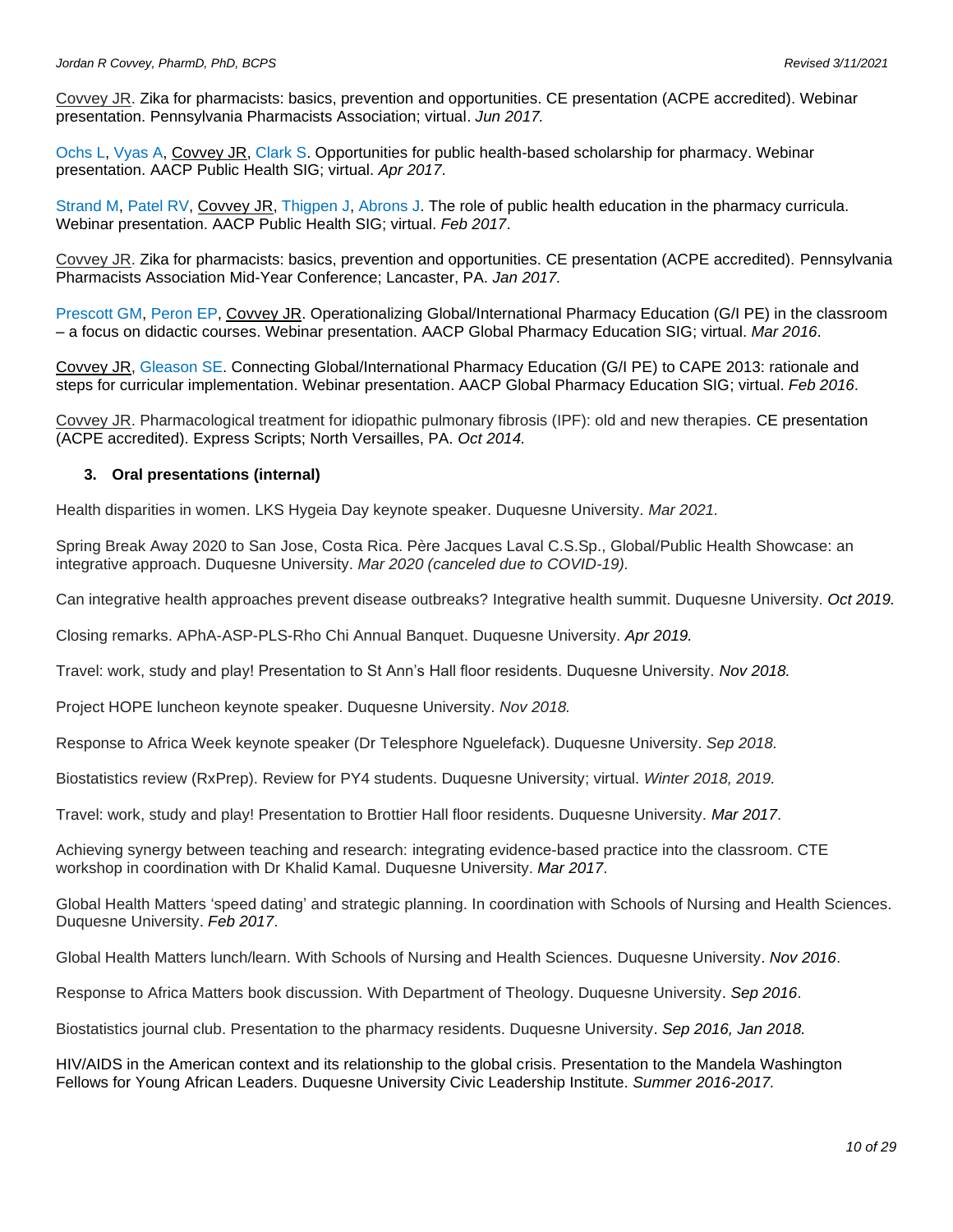Opioid trends from the pharmacist perspective: past and future. Presentation to the Chronic Pain Research Consortium annual retreat. Duquesne University. *Jun 2016*.

Student organizations and job skills: APhA-ASP. Presentation to US Department of State International Visitor Leadership Program. Duquesne University. *Apr 2016*.

Global health and pharmacy. Presentation to Japanese student visitors. Duquesne University. *Mar 2016*.

Biostatistics journal club. Presentation to the pharmacy residents. Duquesne University. *Oct 2015*.

Pharmacological treatment for idiopathic pulmonary fibrosis (IPF): old and new therapies*.* CE presentation (ACPE accredited). Duquesne University Homecoming. *Oct 2015.*

### **I. Other activities relevant to teaching**

Attendance at International Federation of Pharmacists (FIP) World Congress; Glasgow, UK. *Sep 2018*.

Approval of the campus-wide Graduate Concentration and Undergraduate Minor in Global Health. *Jan 2018.* Additional approval for two course development grants (FY2019 and 2020; \$2000 each)

Attendance at AACP Annual Meetings. *Jul 2015 to 2020*.

Duquesne university-wide seminars taken:

- Mar 2021: Avoiding Burnout Making Space for Motivation in a Nonstop, Continuous Semester
- Nov 2020: Making Classrooms More Inclusive: A Panel Discussion
- Jul 2020: Teaching Strategies for HyFlex Student Involvement
- Jul 2020: Engaging Students through Asynchronous Discussions
- Feb 2020: Evidence-based Practices for Every Day: Peer Instruction
- Oct 2019: How Humans Learn: Curiosity Contributing to Student Learning
- Jun-Aug 2019: Foundations of Online Teaching and Learning
- May-Jun 2018: Entering Mentoring professional development program
- May 2018: Documenting the Impact of Your Scholarship
- Jan 2018: CTE SES Wrapper Session
- Oct 2017: Addressing Disruptive Behavior
- Apr 2017: Presenting with Prezi: An Alternative to PowerPoint Workshop
- Feb 2017: Survey SOS: Finding Research Instruments and Tests
- Oct 2016: Small Teaching Everyday Lessons from the Science of Learning
- Oct 2016: Winning Ideas and Tips on Submitting Creative Teaching Awards
- Dec 2015: Systematic Review Workshop for Faculty
- Oct 2015: Reflection and Responsibility: Helping Students Become Self-Regulated Learners
- May 2015: Documenting the Impact of Your Scholarship
- Mar 2015: Keeping Work/Life Balance Alive

#### **J. Works in progress**

*Note: blue text indicates external collaborators, red text internal collaborators, and green text trainees.*

Janke KK, Covvey JR, Mospan CM, Smith KJ, Smith MD, Peeters MJ. But scholarship CAN BE hard in many ways. Role: corresponding author. Manuscript submitted.

Harpe SE, Covvey JR. Research manuscripts. In: Aparasu RR, Bentley JP, Pate AN, eds. *Student handbook for pharmacy practice research: a companion book to conduct practice-based research in pharmacy*. 1st ed. New York City, NY: McGraw-Hill Education; 2021. Role: invited author for peer-reviewed book chapter.

Covvey JR, Sturpe D, Wilby KJ. Positioning your work: answering the "so what?" question. CPTL Pulses. Role: invited coauthor. Manuscript in preparation.

Covvey JR, Arya V, DiPietro Mager N, Gilman N, Herring M, Ochs L, Waddington L, eds*. Public health in pharmacy practice: a casebook*. 2nd ed. Genesco, NY: Open SUNY Textbooks; 2021. Role: Lead editor.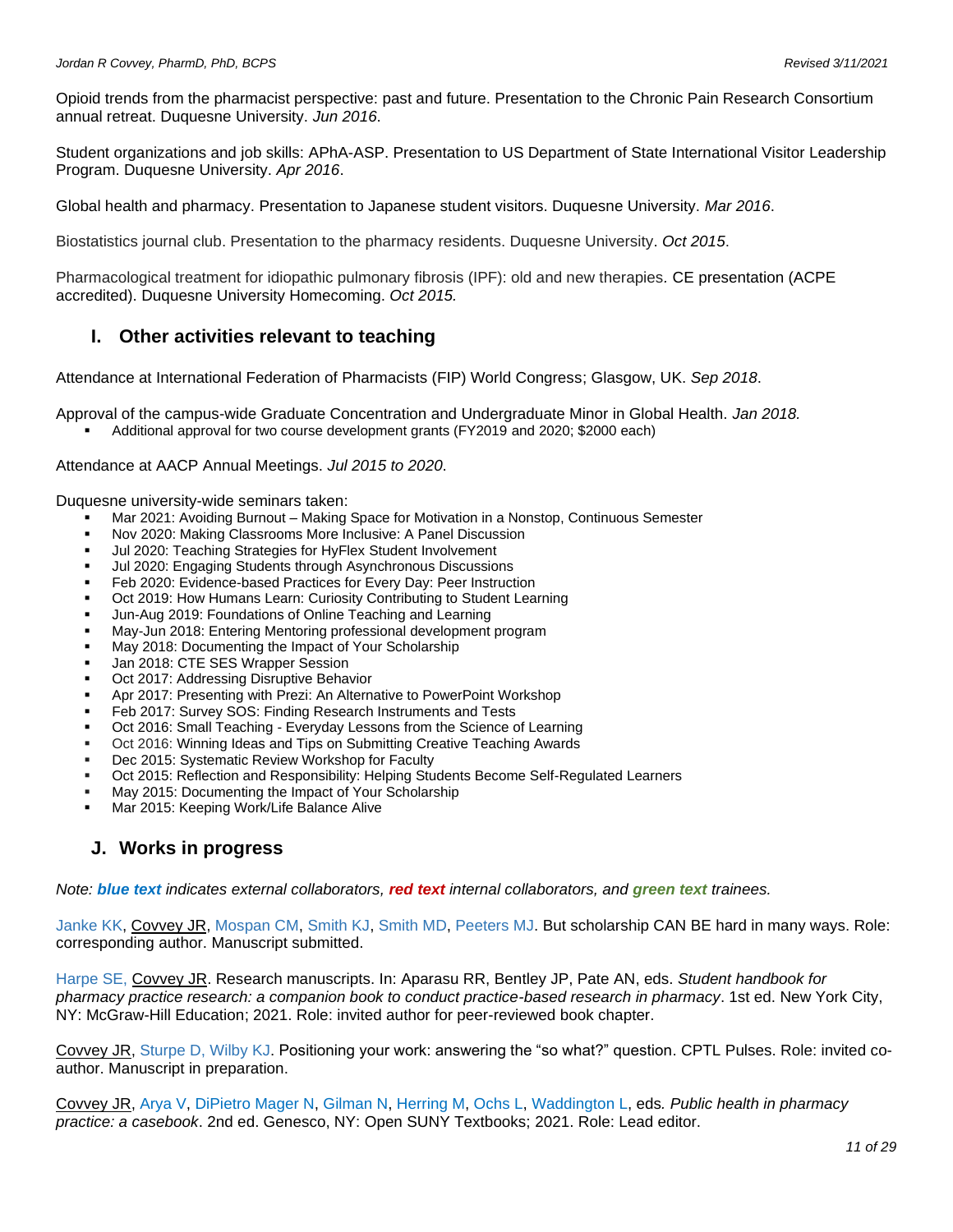### **III. Scholarship**

### **A. Scholarly (peer-reviewed) publications**

*Scopus author page available at:<https://www.scopus.com/authid/detail.uri?authorId=37000625900> ORCID author ID available at:<https://orcid.org/0000-0003-2913-2042> Note: blue text indicates external collaborators, red text internal collaborators, and green text trainees.*

#### *Completed at Duquesne University (post-tenure submission)*

- 1. Kinney EM, Vijapurapu S, Covvey JR, Nemecek BD. Clinical outcomes of concomitant rifamycin and opioid therapy: a systematic review. *Pharmacother* 2021 (accepted). Role: Co-advisor. JCR impact factor (2019): 3.473; SCImago Journal Rank: 1.066
- 2. Evoy KE, Sadrameli S, Contreras J, Covvey JR, Peckham AM, Morrison MD. Reply to comment on "Abuse and misuse of pregabalin and gabapentin: a systematic review update" *Drugs* 2021 (accepted). Role: Co-I. JCR impact factor (2019): 6.189; SCImago Journal rank: 1.589
- 3. Buck M, Haddon A, Paneccasio A, Skoloda D, Zimmerman DE, Guarascio AJ, Nemecek BD, Covvey JR, Montepara C. The safety and efficacy of rivaroxaban and apixaban in patients with increased body weight: a systematic review. *Clin Drug Invest* 2021 (online). [https://doi.org/10.1007/s40261-021-01019-.](https://doi.org/10.1007/s40261-021-01019-) Role: Co-advisor.
	- JCR impact factor (2019): 2.267; SCImago Journal rank: 0.725
- 4. Evoy KE, Peckham AM, Covvey JR, Tidgewell KJ. Gabapentinoid pharmacology in the context of emerging misuse liability. *J Clin Pharmacol* 2021 (online). [https://doi.org/10.1002/jcph.1833.](https://doi.org/10.1002/jcph.1833) Role: Invited co-author.
	- JCR impact factor (2019): 2.425; SCImago Journal rank: 0.85
- 5. Peckham AM, Covvey JR, Evoy KE. Letter to the editor: comment on "Gabapentinoid benefit and risk stratification: mechanisms over myth." *Pain Ther* 2021 (online). [https://doi.org/10.1007/s40122-020-00222-z.](https://doi.org/10.1007/s40122-020-00222-z) Role: Co-author.
	- JCR impact factor (2019): 5.526; SCImago Journal rank: 0.108
- 6. Cawoski JR, DeBiasio KA, Donnachie SW, Timanus EA, Zimmerman DE, Guarascio AJ, Montepara C, Covvey JR, Nemecek BD. Safety and efficacy of intravenous hydralazine and labetalol for the treatment of asymptomatic hypertension in hospitalized patients: a systematic review. *Int J Clin Pract* 2021:e13991. [https://doi.org/10.1111/ijcp.13991.](https://doi.org/10.1111/ijcp.13991) Role: Coadvisor.
	- JCR impact factor (2019): 2.444; SCImago Journal rank: 0.781
- 7. Evoy KE, Covvey JR, Peckham AM, Reveles KR. Gabapentinoid misuse, abuse and non-prescribed obtainment in a United States general population sample. *Int J Clin Pharm* 2021 (online). [https://doi.org/10.1007/s11096-020-01217-8.](https://doi.org/10.1007/s11096-020-01217-8) Role: Co-I.
	- JCR impact factor (2019): 1.616; SCImago Journal Rank: 0.654
- 8. Evoy KE, Sadrameli S, Contreras J, Covvey JR, Peckham AM, Morrison MD. Abuse and misuse of pregabalin and gabapentin: a systematic review update. *Drugs* 2021;81(1):125-56. [https://doi.org/10.1007/s40265-020-01432-7.](https://doi.org/10.1007/s40265-020-01432-7) Role: Co-I.
	- JCR impact factor (2019): 6.189; SCImago Journal rank: 1.589
- 9. Evoy KE, Roccograndi L, Le S, Leonard CE, Covvey JR, Ochs L, Peckham AM, Soprano SE, Reveles KR. National outpatient medication utilization for opioid and alcohol use disorders from 2014 to 2016. *J Subst Abuse Treat* 2020;119:108141. [https://doi.org/10.1016/j.jsat.2020.108141.](https://doi.org/10.1016/j.jsat.2020.108141) Role: Co-I.
	- JCR impact factor (2019): 3.083; SCImago Journal rank: 1.574
- 10. Creisher PS, Chandwani MN, Kamte YS, Covvey JR, Ganesan P, O'Donnell LA. Type II interferon signaling in the brain during a viral infection with age-dependent pathogenesis. *Dev Neurobiol* 2020;80(7-8):213-28. [https://doi.org/10.1002/dneu.22778.](https://doi.org/10.1002/dneu.22778) Role: Collaborator.
	- JCR impact factor (2019): 3.935; SCImago Journal Rank: 1.944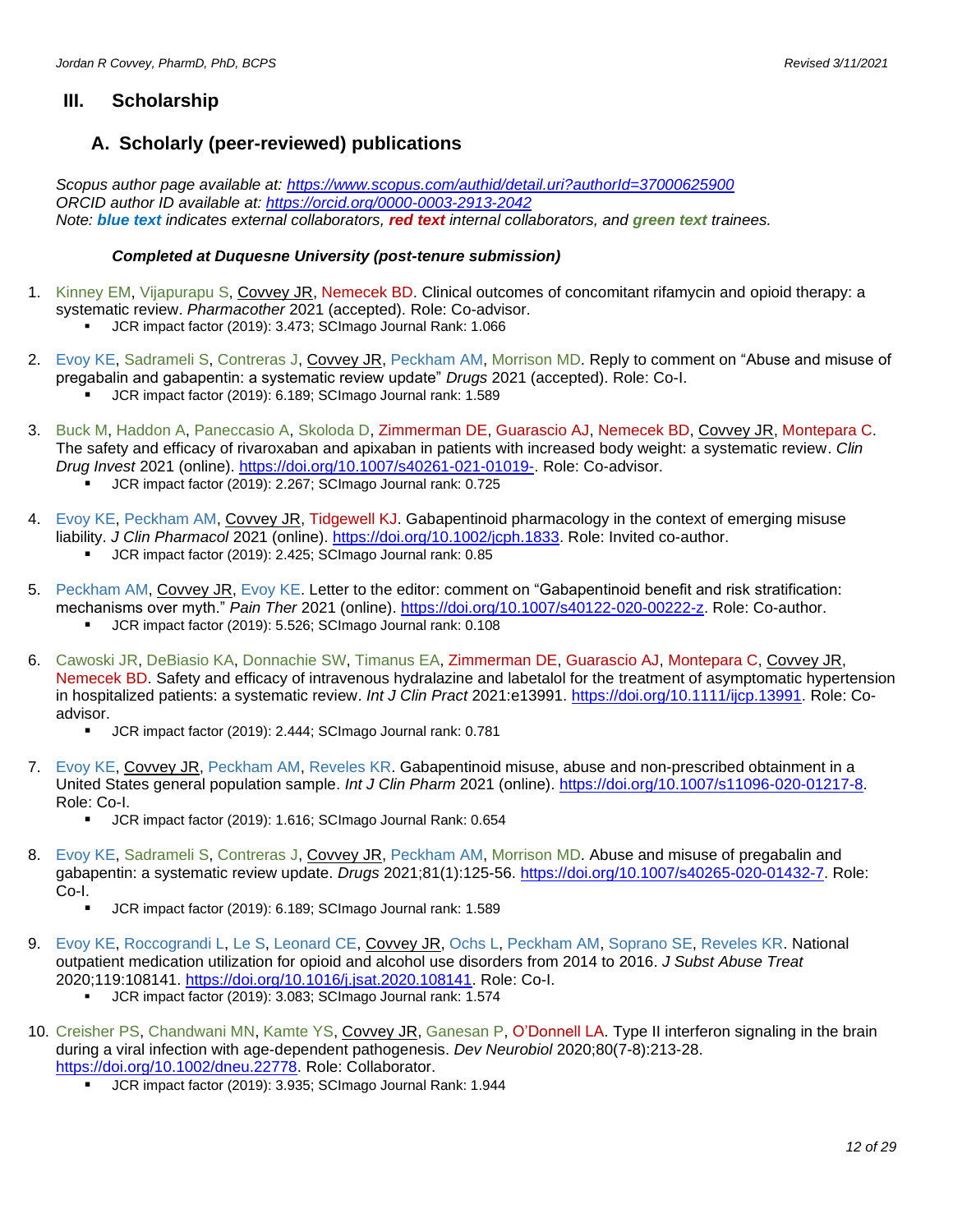- 11. Rao D, Giannetti V, Kamal KM, Covvey JR, Tomko JR. The relationship between knowledge, attitudes, and practices of community pharmacists regarding persons with substance use disorders. *Subst Abus* 2020:1-8. [https://doi.org/10.1080/08897077.2020.1809605.](https://dx.doi.org/10.1080/08897077.2020.1809605) Role: Thesis committee member.
	- SCImago Journal Rank (2018): 0.899
- 12. Covvey JR, Vogel SM, Peckham AM, Evoy KE. Characteristics and prevalence of self-reported kratom use in a representative US general population sample. *J Addict Dis* 2020;38(4):506-13. [https://doi.org/10.1080/10550887.2020.1788914.](https://doi.org/10.1080/10550887.2020.1788914) Role: Corresponding author.
	- **UCR** impact factor (2018): 1.712; SCImago Journal Rank: 0.611
- 13. Dhumal T, Giannetti V, Kamal KM, Freyder PJ, Kulkarni A, Desai G, Covvey JR. Patient satisfaction with substance use disorder rehabilitation services: a qualitative study. *J Behav Health Serv Res* 2020 (online). [https://doi.org/10.1007/s11414-020-09705-5.](https://dx.doi.org/10.1007/s11414-020-09705-5) Role: thesis advisor.
	- JCR impact factor (2018): 1.343; SCImago Journal Rank: 0.727
- 14. Evoy KE, Leonard CE, Covvey JR, Ochs L, Peckham AM, Soprano SE, Reveles KR. Receipt of substance use disorder counseling among ambulatory patients prescribed opioids in the United States. *Subst Abus* 2020;14:1-4. [https://doi.org/10.1177/1178221819894588.](https://dx.doi.org/10.1177/1178221819894588) Role: Co-I.
	- **SCImago Journal Rank (2018): 0.899**
- 15. Covvey JR, Erickson O, Fiumara D, Mazzei K, Moszczenski Z, Slipak K, Nemecek BD, Zimmerman DE, Guarascio AJ. Comparison of vancomycin area under the curve dosing versus trough target-based dosing in obese and non-obese patients with methicillin-resistant Staphylococcus aureus bacteremia. *Ann Pharmacother.* 2019:1060028019897100. [https://doi.org/10.1177/1060028019897100.](https://dx.doi.org/10.1177/1060028019897100) Role: Co-faculty mentor.
	- JCR impact factor (2018): 3.045; SCImago Journal Rank: 1.156
- 16. Wright QE, Higginbotham S, Bunk E, Covvey JR. The impact of a pharmacist-led naloxone education and community distribution project on local utilization rates of naloxone. *J Am Pharm Assoc* 2020. pii: S1544-3191(19)30535-7. [https://doi.org/10.1016/j.japh.2019.11.027.](https://dx.doi.org/10.1016/j.japh.2019.11.027) Role: Co-faculty mentor.
	- JCR impact factor (2018): 2.076; SCImago Journal Rank: 0.613
- 17. Stewart-Lynch AL, Albert B, Bryan C, Graveno M, Roper RI, Schneider S, Thomas C, Covvey JR. The impact of clinical pharmacy services on pneumococcal vaccine administration and appropriateness in a family medicine clinic. *J Am Pharm Assoc* 2019 Dec 5. pii: S1544-3191(19)30508-4. [https://doi.org/10.1016/j.japh.2019.11.002.](https://dx.doi.org/10.1016/j.japh.2019.11.002) Role: Co-faculty mentor.
	- JCR impact factor (2018): 2.076; SCImago Journal Rank: 0.613

#### *Completed at Duquesne University (pre-tenure)*

- 1. Covvey JR, Mancl EE. Pharmaceutical care in transplantation: current challenges and future opportunities. *Nanomedicine (Lond)* 2019;14(20):2651-8. [https://doi.org/10.2217/nnm-2019-0106.](https://dx.doi.org/10.2217/nnm-2019-0106) Role: Invited corresponding author.
	- JCR impact factor (2018): 4.717; SCImago Journal Rank: 1.069
- 2. Covvey JR, Farmer KC. Evolution of the review article: an expansion of publication opportunities in JAPhA. *J Am Pharm Assoc* 2019;59(6):767-8. [https://doi.org/10.1016/j.japh.2019.08.007.](https://dx.doi.org/10.1016/j.japh.2019.08.007) Role: Invited primary author.
	- JCR impact factor (2018): 2.076; SCImago Journal Rank: 0.613
- 3. Covvey JR, Kamal KM, Gorse EE, Mehta Z, Dhumal T, Rao D, Heidari E, Zacker C. Barriers and facilitators to shared decision-making in oncology: a systematic review of the literature. *Support Care Cancer* 2019;27(5):1613-37. [https://doi.org/10.1007/s00520-019-04675-7.](https://dx.doi.org/10.1007/s00520-019-04675-7) Role: Corresponding author.
	- JCR impact factor (2018): 2.754; SCImago Journal Rank: 1.256
	- Highlighted in a Medscap[e commentary](https://www.medscape.com/viewarticle/914088)
- 4. Dillon C, Guarascio AJ, Covvey JR. Lefamulin: a promising new pleuromutilin antibiotic in the pipeline. *Exp Rev Anti-Infect Ther* 2019;17(1):5-15. [https://doi.org/10.1080/14787210.2019.1554431.](https://dx.doi.org/10.1080/14787210.2019.1554431) Role: Corresponding author.
	- JCR impact factor (2018): 3.090; SCImago Journal Rank: 1.145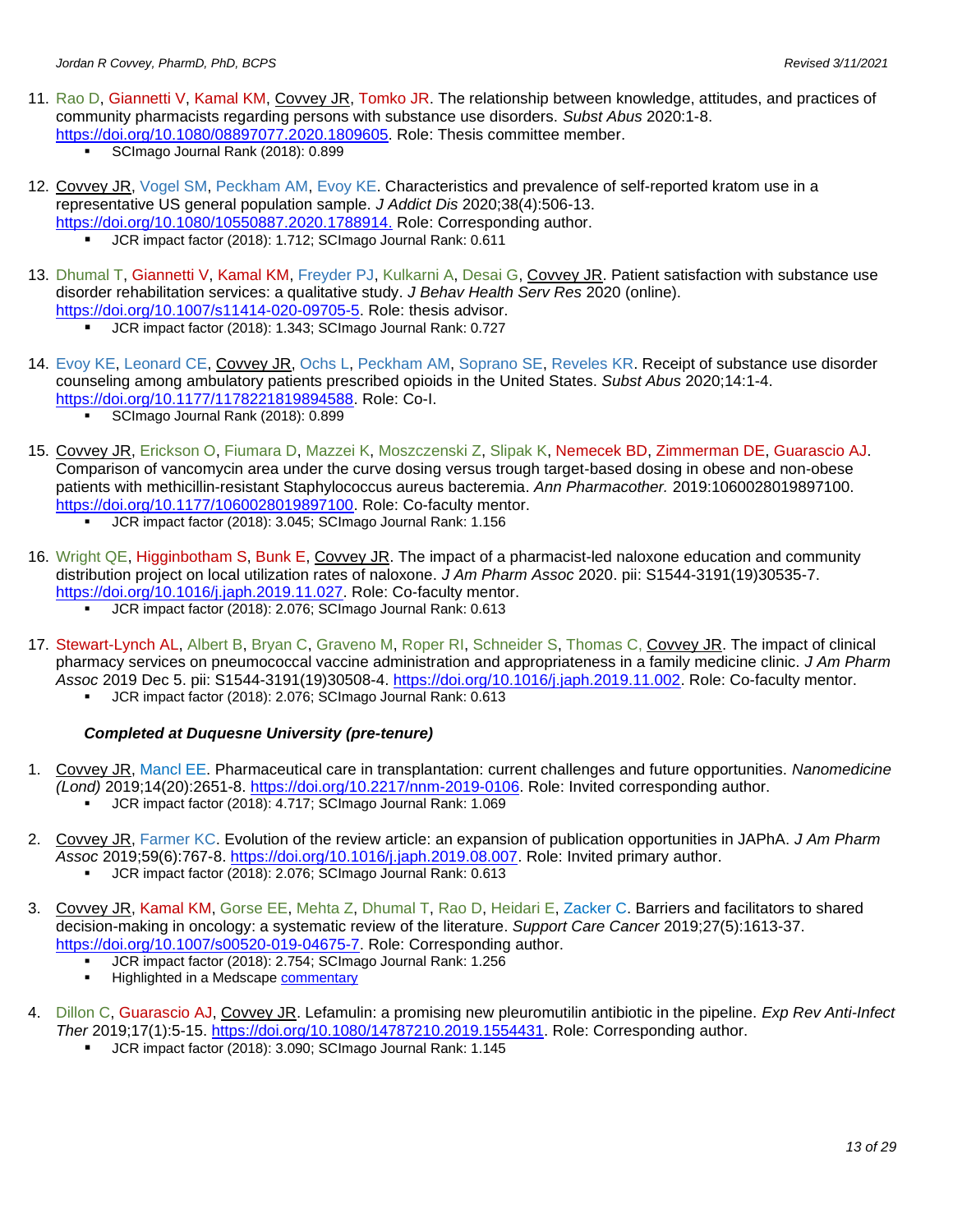- 5. Zimmerman DE, Covvey JR, Nemecek BD, Guarascio AJ, Wilson L, Freedy HR, Yassin MH. Prescribing trends and revisit rates following a pharmacist-driven protocol change for community-acquired pneumonia in an emergency department. *Int J Pharm Pract* 2019;27:279-85. [https://doi.org/10.1111/ijpp.12497.](https://dx.doi.org/10.1111/ijpp.12497) Role: Co-I.
	- SCImago Journal Rank (2018): 0.486
- 6. Dashputre A, Nemecek BD, Kamal KM, Covvey JR. The relationship between a cirrhosis-specific comorbidity scoring system and healthcare utilization patterns. *J Gastroenterol Hepatol* 2019;34:1222-30. [https://doi.org/10.1111/jgh.14531.](https://doi.org/10.1111/jgh.14531) Role: Corresponding author.
	- JCR impact factor (2018): 3.632; SCImago Journal Rank: 1.301
- 7. Vadagam P, Kamal KM, Covvey JR, Giannetti V, Mukherjee K. Pharmacoeconomic evaluation of lumacaftor/ivacaftor in the treatment of cystic fibrosis. *J Manag Care Spec Pharm*. 2018;24(10):987-997. [http://doi.org/10.18553/jmcp.2018.24.10.987.](http://doi.org/10.18553/jmcp.2018.24.10.987) Role: thesis committee member.
	- JCR impact factor (2018): 3.024; SCImago Journal Rank: 1.145
	- Correction in: *J Manag Care Spec Pharm*. 2019;25(2):285-286.
- 8. Peckham AM, Evoy KE, Ochs L, Covvey JR. Gabapentin for off-label use: Evidence-based or cause for concern? *Subst Abuse.* 2018;12:1-8. [https://doi.org/10.1177/1178221818801311.](https://doi.org/10.1177/1178221818801311) Role: Corresponding author.
	- **SCImago Journal Rank (2018): 0.899**<br>• Highlighted in Clinical Pain Advisor ne
	- **Highlighted in Clinical Pain Advisor [news article](https://www.clinicalpainadvisor.com/practice-management/gabapentin-off-label-indications-little-evidence/article/810712/?utm_source=twitter&utm_medium=social&utm_campaign=cpa_daily-social-post)**
	- **■** Interviewed by VICE for an **article**
- 9. Evoy KE, Covvey JR, Peckham AM, Ochs L, Hultgren KE. Reports of gabapentin and pregabalin abuse, misuse, dependence, or overdose: an analysis of the Food and Drug Administration Adverse Events Reporting System (FAERS). *Res Social Adm Pharm* 2019;15(8):953-8. [http://doi.org/10.1016/j.sapharm.2018.06.018.](http://doi.org/10.1016/j.sapharm.2018.06.018) Role: Co-I.
	- JCR impact factor (2018): 2.719; SCImago Journal Rank: 0.876
	- Notable citation in commentary by FDA: Ann Intern Med 2018 [\(online\)](http://doi.org/10.7326/M18-2175)
	- Interviewed by Medscape for an **article**
- 10. Zimmerman DE, Jachim L, Brun C, Iaria A, Covvey JR. The effect of body weight on intravenous diltiazem in patients with atrial fibrillation with rapid ventricular response. *J Clin Pharm Ther* 2018;43:855-9. [http://doi.org/10.1111/jcpt.12731.](http://doi.org/10.1111/jcpt.12731) Role: Co-PI.
	- JCR impact factor (2018): 2.167; SCImago Journal Rank: 0.710
- 11. Giannetti V, Caley C, Kamal KM, Covvey JR, McKee J, Wells BG, Najarian D, Cobb C, Dunn T, Vadagam P. Community pharmacists and mental illness: a national survey of service provision, stigma, attitudes and beliefs. *Int J Clin Pharm*  2018;40(5):1096-105. [http://doi.org/10.1007/s11096-018-0619-7.](http://doi.org/10.1007/s11096-018-0619-7) Role: Co-I.
	- JCR impact factor (2018): 1.692; SCImago Journal Rank: 0.746
	- Highlighted in [a press release](https://cpnpf.org/_docs/foundation/2018/Stigma_Research_Paper_Published_-_Press_Release.pdf?utm_campaign=cpnpf&utm_medium=email&utm_source=DM20180626) from the CPNP Foundation
- 12. Peckham AM, Evoy KE, Covvey JR, Ochs L, Fairman KA, Sclar D. Predictors of gabapentin overuse with or without concomitant opioids in a commercially insured US population. *Pharmacother* 2018;38(4):436-443. [http://doi.org/10.1002/phar.2096.](http://dx.doi.org/10.1002/phar.2096) Role: Co-I.
	- JCR impact factor (2018): 3.045; SCImago Journal Rank: 1.156
	- **Highlighted in Monthly Prescribing Reference (MPR) [news article](https://www.empr.com/home/news/certain-factors-may-increase-the-likelihood-of-gabapentin-overuse/)**
- 13. Guarascio AJ, Brickett LM, Porter TJ, Lee ND, Gorse EE, Covvey JR. Development of a statewide antibiogram to assess regional trends in antibiotic-resistant ESKAPE organisms. *J Pharm Pract* 2019;32(1):19-27. [https://doi.org/10.1177/0897190017735425.](https://doi.org/10.1177/0897190017735425) Role: Co-faculty mentor.
	- SCImago Journal Rank (2018): 0.442
- 14. Tran A, Stewart A, Covvey JR. Knowledge, attitudes and beliefs regarding human immunodeficiency virus and in-home testing among a regional sample of student pharmacists. *Curr Pharm Teach Learn* 2017;9(6):980-8. [https://doi.org/10.1016/j.cptl.2017.07.013.](https://doi.org/10.1016/j.cptl.2017.07.013) Role: Co-faculty supervisor.
	- SCImago Journal Rank (2018): 0.358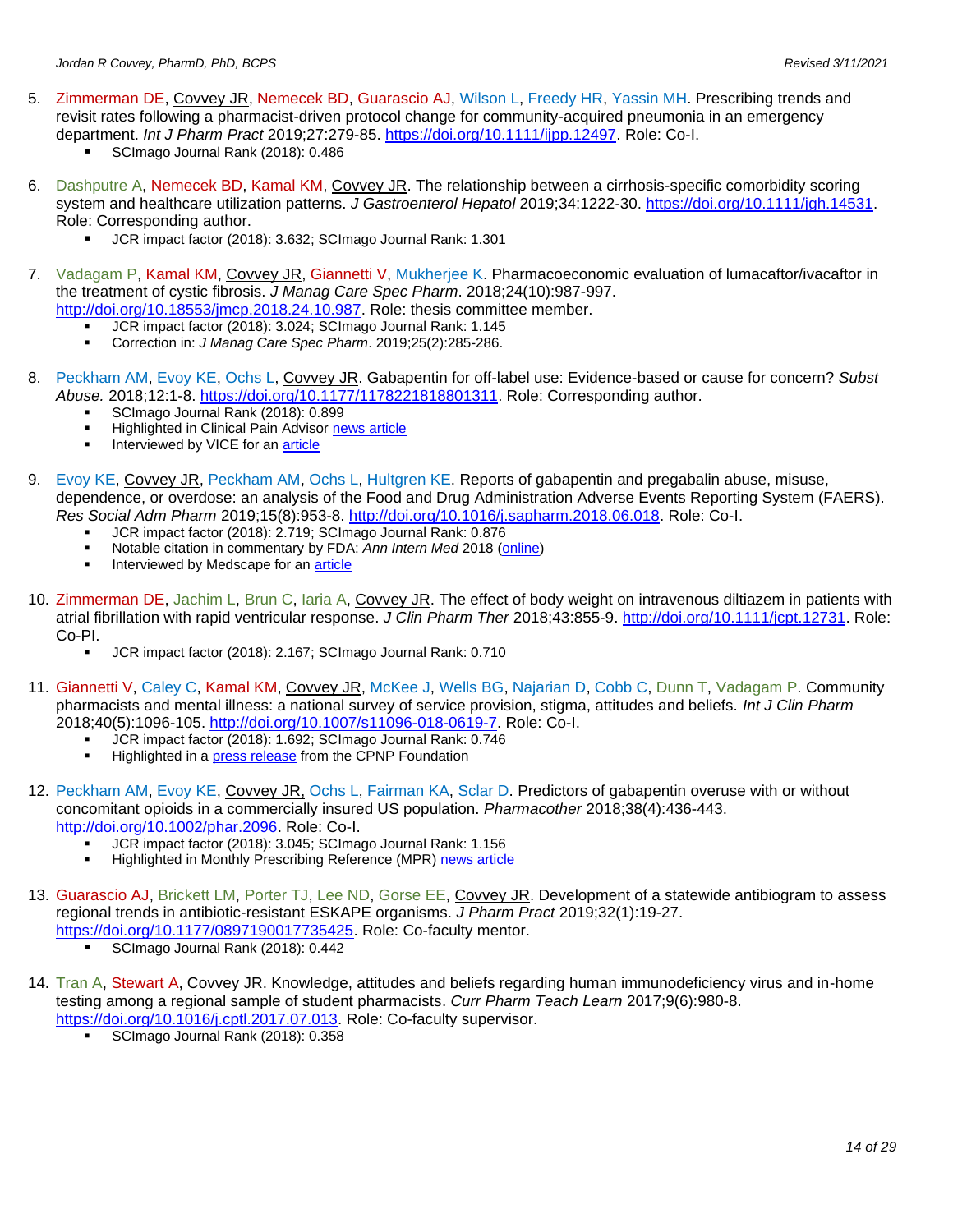- 15. Kamal KM, Covvey JR, Dashputre A, Ghosh S, Shah S, Bhosle M, Zacker C. A systematic review of the impact of cancer treatment on work productivity of patients and caregivers. *J Manag Care Spec Pharm* 2017;23(2):136-62. [http://doi.org/10.18553/jmcp.2017.23.2.136.](http://dx.doi.org/10.18553/jmcp.2017.23.2.136) Role: Co-PI.
	- **UCR** impact factor (2018): 3.024; SCImago Journal Rank: 1.145
	- Highlighted in an issue [editorial](https://www.jmcp.org/doi/pdf/10.18553/jmcp.2017.23.2.122) as well as chosen for a journal club highlight
- 16. Covvey JR. Recent developments toward the safer use of opioids in the USA, with a focus on hydrocodone. *Res Social Adm Pharm* 2015;11(6):901-8. [http://doi.org/10.1016/j.sapharm.2015.02.001.](http://dx.doi.org/10.1016/j.sapharm.2015.02.001)
	- JCR impact factor (2018): 2.719; SCImago Journal Rank: 0.876
- 17. Covvey JR, Pfalzgraf AR, Cohron PP. U.S. pharmacist opinions regarding the rescheduling of hydrocodone combination products: a pilot study. *Pharmacy (Basel)* 2015;3(3):129-136. [http://doi.org/10.3390/pharmacy3030129.](http://dx.doi.org/10.3390/pharmacy3030129) Role: PI.
- 18. Covvey JR, Mancl EE. Recent evidence for pharmacological treatment of idiopathic pulmonary fibrosis. *Ann Pharmacother* 2014;48(12):1611-9. [http://doi.org/10.1177/1060028014551015.](http://dx.doi.org/10.1177/1060028014551015) Role: PI.
	- JCR impact factor (2018): 3.045; SCImago Journal Rank: 1.156
- 19. Covvey JR, Cohron PP, Mullen AB. Examining pharmacy workforce issues in the United States and the United Kingdom*. Am J Pharm Educ* 2015;79(2): article 17. [http://doi.org/10.5688/ajpe79217.](http://dx.doi.org/10.5688/ajpe79217) Role: PI.
	- JCR impact factor (2018): 1.737; SCImago Journal Rank: 0.630
- 20. Covvey JR, Grant J, Mullen AB. Development of an obstetrics triage tool for clinical pharmacists. *J Clin Pharm Ther* 2015;91(3):264-70. [http://doi.org/10.1111/jcpt.12301.](http://dx.doi.org/10.1111/jcpt.12301) Role: Co-PI.
	- JCR impact factor (2018): 2.167; SCImago Journal Rank: 0.710
- 21. Covvey JR, Al-Balushi A, Boyter AC, Gourlay Y. Antimicrobial-related medication safety incidents: a regional retrospective study in West of Scotland hospitals. *J Hosp Infect* 2015;91(3):264-270. [http://doi.org/10.1016/j.jhin.2015.05.004.](http://dx.doi.org/10.1016/j.jhin.2015.05.004) Role: Co-PI.
	- JCR impact factor (2018): 3.704; SCImago Journal Rank: 1.474

#### *Completed prior to Duquesne University*

- 1. Covvey JR. Pursuing a training experience abroad. *Am J Health-Syst Pharm* 2014;71:904-907. [http://doi.org/10.2146/ajhp130223.](http://dx.doi.org/10.2146/ajhp130223)
	- JCR impact factor (2018): 2.012; SCImago Journal Rank: 0.595
- 2. Covvey JR, Mullen AB, Ryan M, Steinke DT, Johnston BF, Wood FT, Boyter AC. A comparison of medication adherence/persistence for asthma and chronic obstructive pulmonary disease in the United Kingdom. *Int J Clin Pract* 2014;68(10):1200-1208. [http://doi.org/10.1111/ijcp.12451.](http://dx.doi.org/10.1111/ijcp.12451) Role: Lead graduate student.
	- JCR impact factor (2018): 2.613; SCImago Journal Rank: 0.828
- 3. Covvey JR, Johnston BF, Wood F, Boyter AC. Changes to inhaled corticosteroid dose when initiating combination inhaler therapy in long-acting beta agonist naïve patients with asthma: a retrospective database analysis. *Thorax*  2014;69(11):1056-1058. [http://doi.org/10.1136/thoraxjnl-2013-204944.](http://dx.doi.org/10.1136/thoraxjnl-2013-204944) Role: Lead graduate student.
	- JCR impact factor (2018): 9.640; SCImago Journal Rank: 3.697; Acceptance rate: 8%
- 4. Covvey JR, Johnston BF, Elliott V, Malcolm W, Mullen AB. An association between socioeconomic deprivation and primary care antibiotic prescribing in Scotland. *J Antimicrob Chemother* 2014;69(3):835-41. [http://doi.org/10.1093/jac/dkt439.](http://dx.doi.org/10.1093/jac/dkt439) Role: Lead graduate student.
	- JCR impact factor (2018): 5.113; SCImago Journal Rank: 2.139
- 5. Covvey JR, Johnston BF, Wood F, Boyter AC. Is the BTS/SIGN guideline confusing? A retrospective database analysis of asthma therapy? *Prim Care Respir J* 2013;22(3):290-295*.* [http://doi.org/10.4104/pcrj.2013.00060.](http://dx.doi.org/10.4104/pcrj.2013.00060) Role: Lead graduate student.
	- JCR impact factor (2018): 2.820; SCImago Journal Rank: 1.111
- 6. Covvey JR, Crawford AN, Lowe DK. Intravenous ketamine for treatment-resistant major depressive disorder. *Ann Pharmacother* 2012;46(1):117-23. [http://doi.org/10.1345%2Faph.1Q371.](http://dx.doi.org/10.1345%2Faph.1Q371) Role: Lead resident.
	- JCR impact factor (2018): 3.045; SCImago Journal Rank: 1.156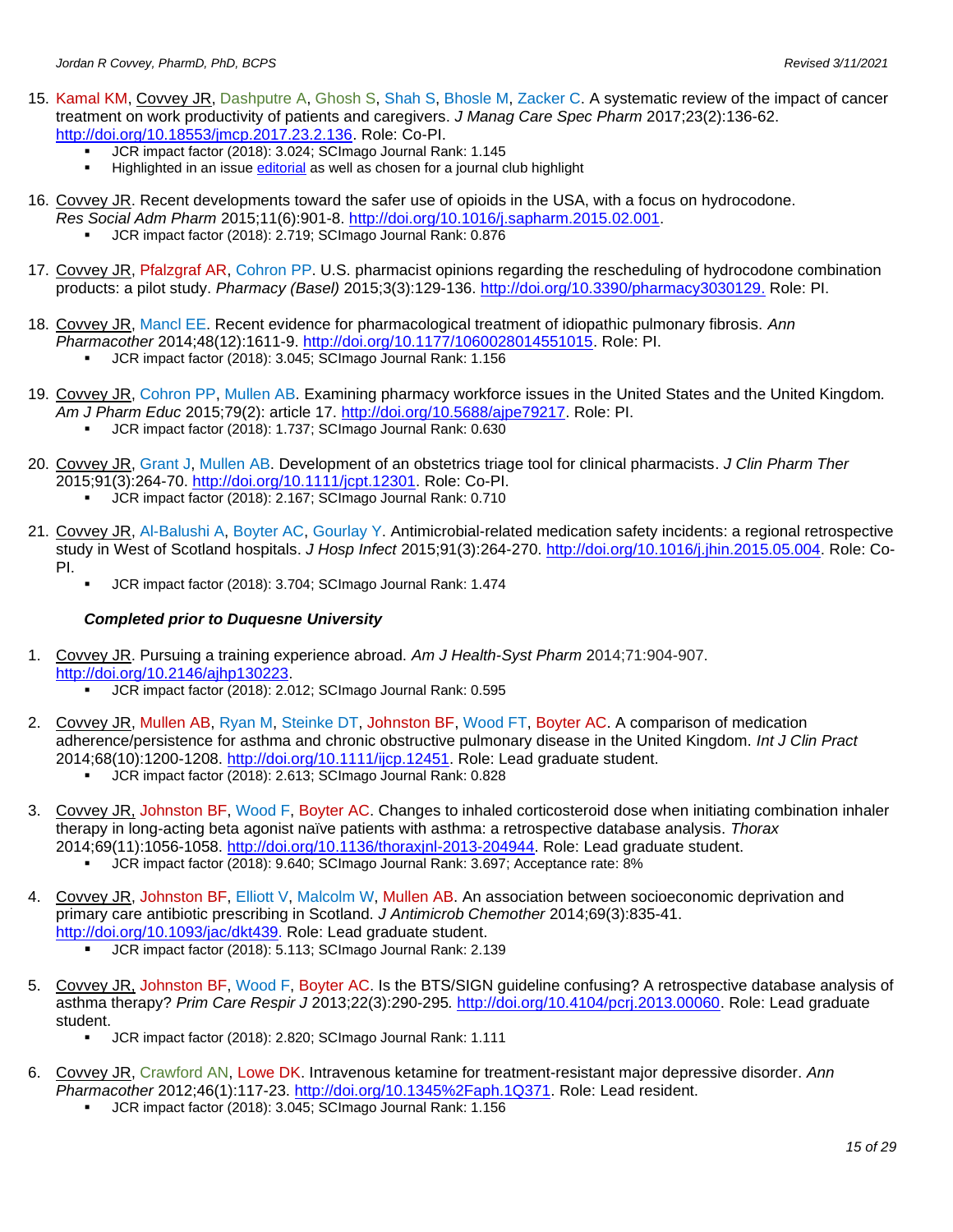- 7. Covvey JR, Lewis DA. Glimepiride-induced hypoglycemia with ciprofloxacin, metronidazole, and acute kidney injury. *Hosp Pharm* 2010;45:934-938. [http://doi.org/10.1310%2Fhpj4512-934.](http://dx.doi.org/10.1310%2Fhpj4512-934) Role: Lead pharmacy student.
	- SCImago Journal Rank (2018): 0.275
- 8. Covvey JR, McTaggart S, Bishop I. Management of medication use in Scotland. *Am J Health-Syst Pharm* 2010;67:1378- 1382. [http://doi.org/10.2146%2Fajhp090646.](http://dx.doi.org/10.2146%2Fajhp090646) Role: Lead pharmacy student.
	- JCR impact factor (2018): 2.012; SCImago Journal Rank: 0.595

### **B. Book chapter publications by major academic publishing companies**

*Note: blue text indicates external collaborators, red text internal collaborators, and green text trainees.*

- 1. Covvey JR, Mancl EE. Interstitial lung disease/pulmonary fibrosis. In: Tisdale JE, Miller DA, eds. *Drug-induced diseases: prevention, detection and management*. 3rd ed. Bethesda, MD: American Society of Health-System Pharmacists; 2019. Role: invited lead author for peer-reviewed book chapter.
- 2. Covvey JR, Gauld AR. Public health considerations for the aging population. In: *Pharmacotherapy Self-Assessment Program (PSAP): Pediatrics/Geriatrics*. Lenexa, KS: American College of Clinical Pharmacy; 2017. Role: invited lead author for peer-reviewed clinical continuing education.

#### **C. Grant awards**

*Note: blue text indicates external collaborators, red text internal collaborators, and green text trainees.*

#### **1. Grants funded (external)**

\$9,900: Evoy KE, Peckham AM, Covvey JR, Frei C. A cross-sectional survey to determine the prevalence of gabapentinoid abuse. *Feb 2019 to Jan 2020*. AACP New Investigator Award. Role: Co-I.

**\$56,500**: Kamal KM, Covvey JR. A systematic literature review of shared decision making in cancer care: examining patient- and physician-related barriers and facilitators. *Aug 2017 to 2018*. Novartis Pharmaceuticals Corp. Role: Co-PI.

**\$46,950**: Kamal KM, Covvey JR. The impact of cancer treatment on work productivity in patients and caregivers: a review of the evidence. *Sep 2015 to Dec 2016*. Novartis Pharmaceuticals Corp. Role: Co-PI.

**\$7,031**: Giannetti V, Kamal KM, Covvey JR. Attitudes and knowledge of mental illness among community pharmacists. *Jan 2015 to Jul 2016*. Johnson & Johnson subcontracted via CPNP Foundation (original funding \$10,000). Role: Co-I.

#### **2. Grants funded (internal)**

**\$11,500**: Covvey JR, Evoy KE, Peckham AM. Pharmacist and prescriber opinions on addressing gabapentinoid misuse: a qualitative study. *Aug 2020 to May 2021*. Charles Henry Leach II Fund. Role: PI.

**\$1,000**: Blaskowitz M, Stuart A, Appelt C, Calhoun B, Covvey JR, Devido J, Hughes T, Kallem Whitman R, Simpson A, Sizemore T. Interprofessional roundtables: innovating solutions to contemporary mental health challenges and social injustices. *Jun 2019 to May 2020.* John G Rangos Sr Prize (first round). Role: Co-I.

**\$5,375**: Giannetti V, Covvey JR, Kamal KM. Development of a patient satisfaction measure in a substance abuse population. *Aug 2018 to May 2019*. Charles Henry Leach II Fund. Role: Co-PI.

**\$6,800**: Zimmerman DE, Covvey JR. Evaluation of levetiracetam for seizure prophylaxis in patients with traumatic brain injury and the influence of body mass index. *May 2017 to 2019.* Duquesne University Faculty Development Fund. Role: Co-I.

**\$9,000**: Covvey JR, Nemecek BD. Evaluation of clinical care in cirrhosis and related complications. *May 2015 to Oct 2017.* Duquesne University Faculty Development Fund. Role: Co-PI.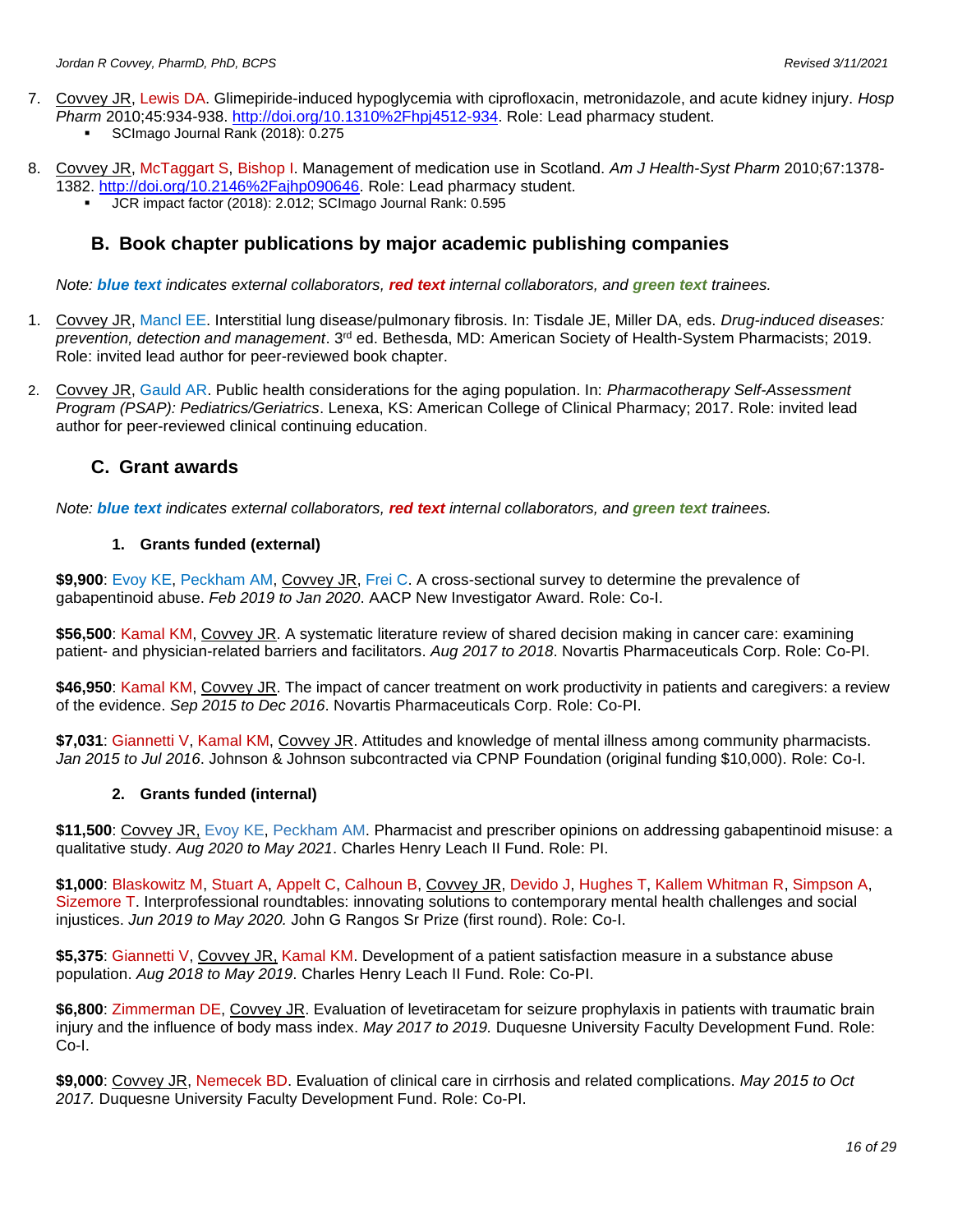#### **3. Grants funded (student-mentored)**

**\$85**: DeBiasio K, Zimmerman DE, Guarascio AJ, Montepara CA, Covvey JR, Nemecek BD. Safety and efficacy of intravenous hydralazine and labetalol for the treatment of asymptomatic hypertension in hospitalized patients: a systematic review. *Oct 2020*. ACCP Adult Medicine PRN student travel award (external). Role: co-faculty mentor.

**\$85**: Vijapurapu S, Kinney EM, Covvey JR, Nemecek BD. The clinical impact of rifamycins on the efficacy and dosing of opioid agents: a systematic review. *Oct 2020.* ACCP Adult Medicine PRN student travel award (external). Role: co-faculty mentor.

**\$1,000**: Kachel A, Montepara CA, Nemecek BD, Covvey JR, Zimmerman DE. Pharmacologic treatment of renal colic in the emergency department: a multi-center cohort analysis. *Oct 2019.* ACCP Emergency Medicine PRN student travel award (external). Role: Co-faculty mentor.

**\$500**: Jankowski I, Guarascio AJ, Zimmerman DE, Covvey JR, Nemecek BD. Comparing extended and immediate release oral diltiazem post-intravenous conversion for the treatment of atrial fibrillation. *Oct 2018.* ACCP Geriatrics PRN student travel award (external). Role: Co-faculty mentor.

**\$1,000**: Dillon C, Guarascio AJ, Zimmerman DE, Covvey JR, Nemecek BD. Comparing extended and immediate release oral diltiazem post-intravenous conversion for the treatment of atrial fibrillation. *Oct 2018.* ACCP Adult Medicine PRN student travel award (external). Role: Co-faculty mentor.

**\$1,500**: Rao D, Covvey JR, Kamal KM, Giannetti V. Community pharmacist and substance abuse disorders: attitudes, knowledge and practice. CPNP Foundation Defining the Future Grant Program (external). *Oct 2017 to Apr 2018*. Role: Secondary faculty mentor.

**\$500**: Olesky C, Covvey JR, Nemecek BD. The association between MELD-Na and clinical outcomes in patients with cirrhosis hospitalized with spontaneous bacterial peritonitis. *Oct 2017.* ACCP Annual Meeting student travel award (external). Role: Co-faculty mentor.

**\$1,000**: Gerstein R, Covvey JR, Nemecek BD, Guarascio AJ, Zimmerman DE. Utilization of ketamine for procedural sedation among patients with obesity. *Oct 2017.* ACCP Emergency Medicine PRN student travel award (external). Role: Co-faculty mentor.

**\$1,000**: Kimmel M, Olesky C, Covvey JR, Nemecek BD. The association between MELD-Na and clinical outcomes in patients with cirrhosis hospitalized with spontaneous bacterial peritonitis. *May to Aug 2017.* Duquesne University Undergraduate Summer Research Grant (internal). Role: Co-faculty mentor.

**\$1,000**: Jachim L, Covvey JR, Zimmerman DE. The relationship between diltiazem dosing, rate control and body composition in patients with atrial fibrillation and rapid ventricular response. *Oct 2016.* ACCP Emergency Medicine PRN student travel award (external). Role: Co-faculty mentor.

**\$1,000**: Tran A, Covvey JR, Stewart A. Student pharmacists' knowledge, attitudes, and behaviors towards HIV screening. *May to Aug 2016.* Duquesne University Undergraduate Summer Research Grant (internal). Role: Co-faculty mentor.

#### **4. Grants not funded**

\$25,000: Covvey JR. National Academy of Medicine Fellowship in Pharmacy. *May 2020*. National Academy of Sciences (external). Role: PI.

\$8,464: Evoy KE, Peckham AM, Covvey JR. Pharmacist and physician opinions on gabapentinoid misuse/abuse: a qualitative study. *Nov 2019*. University of Texas at Austin College of Pharmacy Arlyn Kloesel Endowment Grant Program (external). Role: Co-I.

\$5,000: Blaskowitz M, Stuart A, Appelt C, Calhoun B, Covvey JR, Devido J, Hughes T, Kallem Whitman R, Simpson A, Sizemore T. Interprofessional roundtables: innovating solutions to contemporary mental health challenges and social injustices. *Dec 2019.* John G Rangos Sr Prize (second round). Role: Co-I.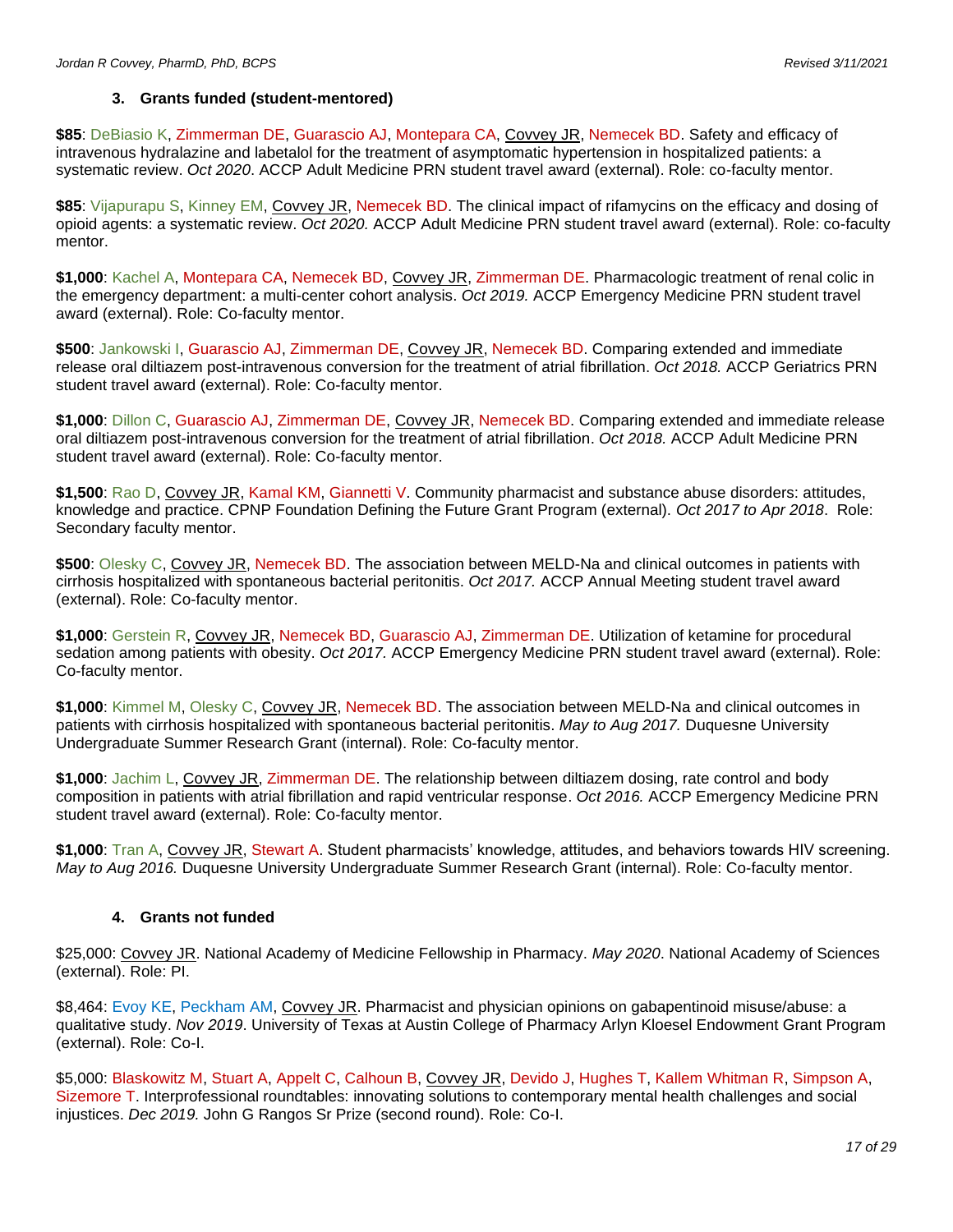\$50,000: Evoy KE, Peckham AM, Covvey JR. Prevalence of gabapentin and pregabalin abuse in a nationally representative U.S. sample: a cross-sectional analysis. *Nov 2018*. University of Texas at Austin College of Pharmacy Arlyn Kloesel Endowment Grant Program (external). Role: Co-I.

\$99,960: Kamal KM, Covvey JR, Giannetti V, Fancher K, Zacker C. Development of a comprehensive decision tool for shared decision-making in oncology. *Apr 2018*. PhRMA Principles for Value Assessment Frameworks (external) – invited submission. Role: Co-PI.

\$13,000: Evoy KE, Peckham AM, Covvey JR, Frei C. A cross-sectional survey to determine the prevalence of gabapentinoid abuse. *May 2018*. ACCP Research Institute Futures Award (external). Role: Co-I.

\$25,000: Covvey JR. National Academy of Medicine Fellowship in Pharmacy. *May 2018*. National Academy of Sciences (external). Role: PI.

\$5,000: Covvey JR. Public health and epidemiology for pharmacy. *Feb 2018*. Duquesne University Presidential Scholarship Award (internal). Role: PI.

\$4,400: Covvey JR, Giannetti V, Kamal KM, Rao D. Development of a patient satisfaction measure in a substance abuse population. *Aug 2017*. AACP New Investigator Award (external). Role: PI.

\$7,750: Covvey JR, Kamal KM, Jonkman L, Giannetti V. Nonadherence to psychotropics and risk for SUD relapse among patients with dual diagnosis. *May 2016*. ACCP Research Institute Futures Award (external). Role: PI.

\$2,500: Covvey JR, Tidgewell K, Guarascio AJ, O'Donnell L. Spring break away in Cap-Haitien, Haiti. *Jan 2016.*  Duquesne University Office of International Programs Faculty Development Grant (internal). Role: Co-PI.

\$98,250: Covvey JR, Giannetti V, Kamal KM. Multimodal evaluation of chronic pain treatment in primary care practice. *Jan 2015*. PhRMA Foundation (external). Role: PI.

\$24,800: Giannetti V, Kamal KM, Covvey JR, Mattei TJ, Provenzano D. Prospective educational intervention for improving chronic neuropathic pain outcomes. *May 2015*. Charles Henry Leach II Fund (internal). Role: Co-I.

\$9,600: Covvey JR, Kamal KM, Giannetti V. Knowledge and practice evaluation of chronic pain treatment in primary care. *Aug 2015*. AACP New Investigator Award (external). Role: PI.

\$46,550: Covvey JR, Giannetti V, Provenzano D, Kamal KM. Multimodal evaluation of chronic pain treatment in primary care practice. *May 2015*. ACCP Research Institute Futures Award (external). Role: PI.

\$33,900: Covvey JR, Kamal KM, Giannetti V, Mattei TJ, Provenzano D. Multimodal evaluation of chronic pain treatment in primary care practice. *Oct 2014*. Pennsylvania CURE grant (internal pre-proposal). Role: Co-PI.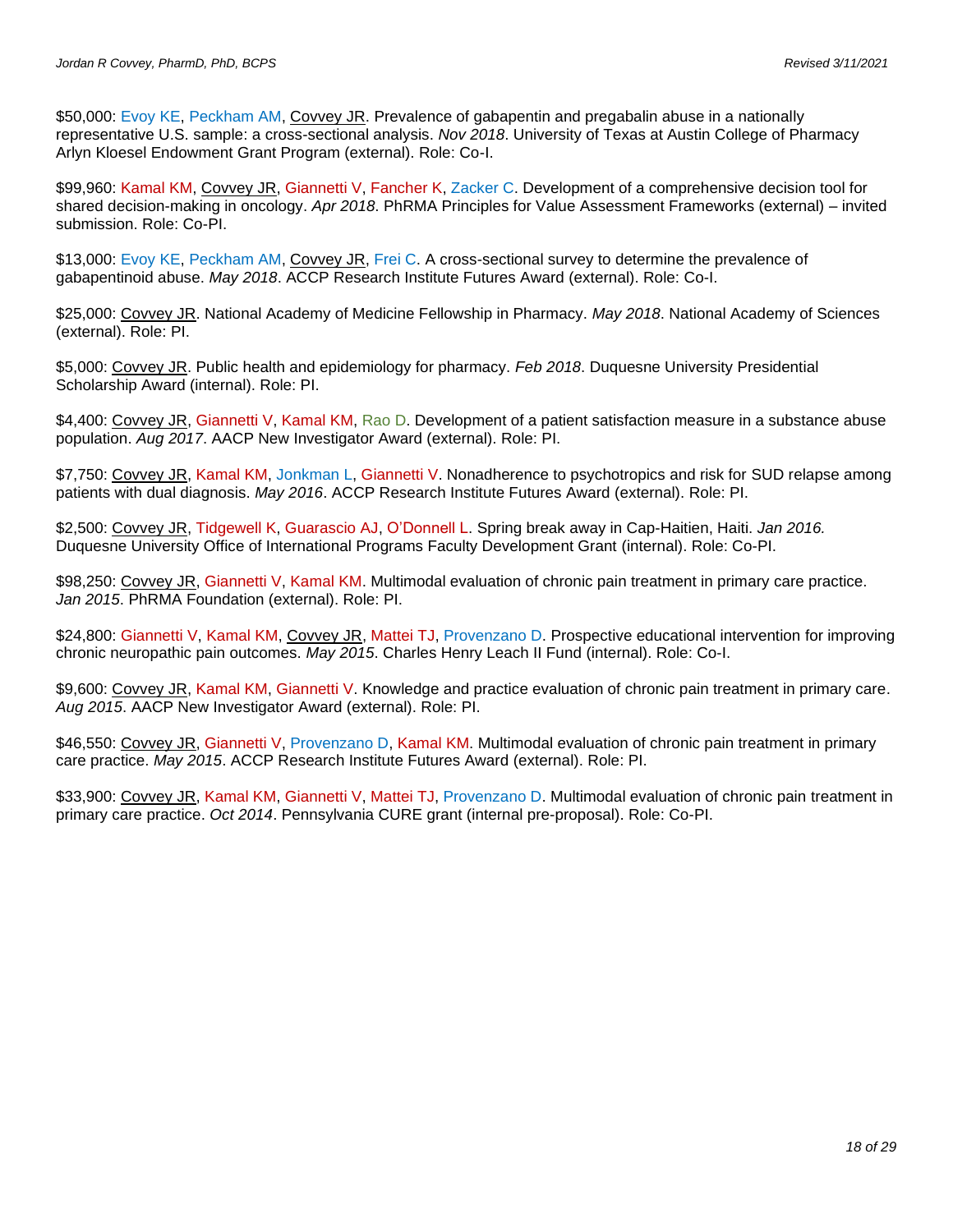### **D. Scholarly presentations**

*Within my discipline, the lead author is generally the main driver of the project execution, and commonly is a student on mentored projects. Last author(s) is(are) commonly assigned to the leader on the project, which can be the supervising*  faculty member on mentored projects. However, this may vary between projects in pharmacy administration and clinical *sciences, so specific roles are described for each contribution.*

*Note: blue text indicates external collaborators, red text internal collaborators, and green text trainees.*

#### *Presented while at Duquesne University (post-tenure submission)*

- 1. Kimball S, Patel K, Sharmani L, Snyder B, Guarascio AJ, Nemecek BD, Montepara CA, Covvey JR, Zimmerman DE. Pain management in patients presenting to the emergency department for renal colic: a multi-center retrospective cohort. ASHP Midyear Clinical Meeting (virtual due to COVID-19). National forum. Role: Faculty mentor. *Dec 2020.*
- 2. Aschkenas M, Davis M, Rigone N, Yu A, Zimmerman DE, Montepara CA, Nemecek BD, Covvey JR, Guarascio AJ. Effect of preoperative urine cultures and surgical prophylaxis coverage on postoperative infection rates for urologic surgical procedures. ASHP Midyear Clinical Meeting (virtual due to COVID-19). National forum. Role: Faculty mentor. *Dec 2020.*
- 3. Kinney EM, Vijapurapu S, Covvey JR, Nemecek BD. The clinical impact of rifamycins on the efficacy and dosing of opioid agents: a systematic review. ACCP Annual Meeting (virtual due to COVID-19). National forum. Role: Faculty mentor. *Oct 2020*.
- 4. Covvey JR, Vogel SM, Peckham AM, Evoy KE. Characteristics and prevalence of self-reported kratom use in a representative US general population sample. ACCP Annual Meeting (virtual due to COVID-19). National forum. Role: Co-I. *Oct 2020*.
- 5. Evoy KE, Covvey JR, Peckham AM, Lai R, Ellis K. Quetiapine and olanzapine misuse and abuse in a US general population sample. ACCP Annual Meeting; Dallas, TX (virtual due to COVID-19). National forum. Role: Co-I. *Oct 2020*.
- 6. DeBiasio K, Cawoski J, Donnachie S, Timanus E, Zimmerman DE, Guarascio AJ, Montepara CA, Covvey JR, Nemecek BD. Safety and efficacy of intravenous hydralazine and labetalol for the treatment of asymptomatic hypertension in hospitalized patients: a systematic review. ACCP Annual Meeting (virtual due to COVID-19). National forum. Role: Faculty mentor. *Oct 2020*.
	- Selected as Top 10 poster for the Adult Medicine PRN
- 7. Buck M, Haddon A, Paneccasio A, Skoloda D, Zimmerman DE, Guarascio AJ, Nemecek BD, Covvey JR, Montepara CA. The safety and efficacy of rivaroxaban and apixaban in patients with increased body weight: a systematic review. ACCP Annual Meeting (virtual due to COVID-19). National forum. Role: Faculty mentor. *Oct 2020*.
- 8. Desai G, Kamal KM, Covvey JR, Giannetti V. Real-world evidence of opioid and non-opioid use in patients with chronic non-cancer pain: a systematic review. ISPOR Annual International Meeting; Orlando, FL (canceled due to COVID-19). International forum. Role: Thesis committee. *Value Health* 2020;23 (suppl 1):S136. *May 2020.*
- 9. Kulkarni A, Kamal KM, Giannetti V, Mihalyo M, Covvey JR. Impact of pharmacists on pain in hospice and palliative care: a systematic literature review. ISPOR Annual International Meeting; Orlando, FL (canceled due to COVID-19). International forum. Role: Thesis advisor. *Value Health* 2020;23 (suppl 1):S284. *May 2020*.
- 10. Drennen C, Grohol B, Phillips C, Rees M, Guarascio AJ, Covvey JR, Nemecek BD, Zimmerman DE, Montepara C. Association of preoperative urine cultures and antibiotic selection with postoperative infection rates for urologic surgical procedures. ASHP Midyear Clinical Meeting; Las Vegas, NV. National forum. Role: Faculty mentor. *Dec 2019*.
- 11. Gartland N, Thomas J, Covvey JR, Nemecek BD. Comparing intravenous to oral diltiazem conversion strategies for atrial fibrillation. ASHP Midyear Clinical Meeting; Las Vegas, NV. National forum. Role: Faculty mentor. *Dec 2019*.
- 12. Mehta Z, Kamal KM, Miller R, Covvey JR, Giannetti V, Hira N. Economic burden of cystic fibrosis transmembrane conductance regulator (CFTR) modulatory therapies: analysis of national specialty pharmacy database. ISPOR Europe; Copenhagen, Denmark. International forum. Role: Thesis committee. *Value Health* 2019;22 (suppl 3):PDB130. *Nov 2019.*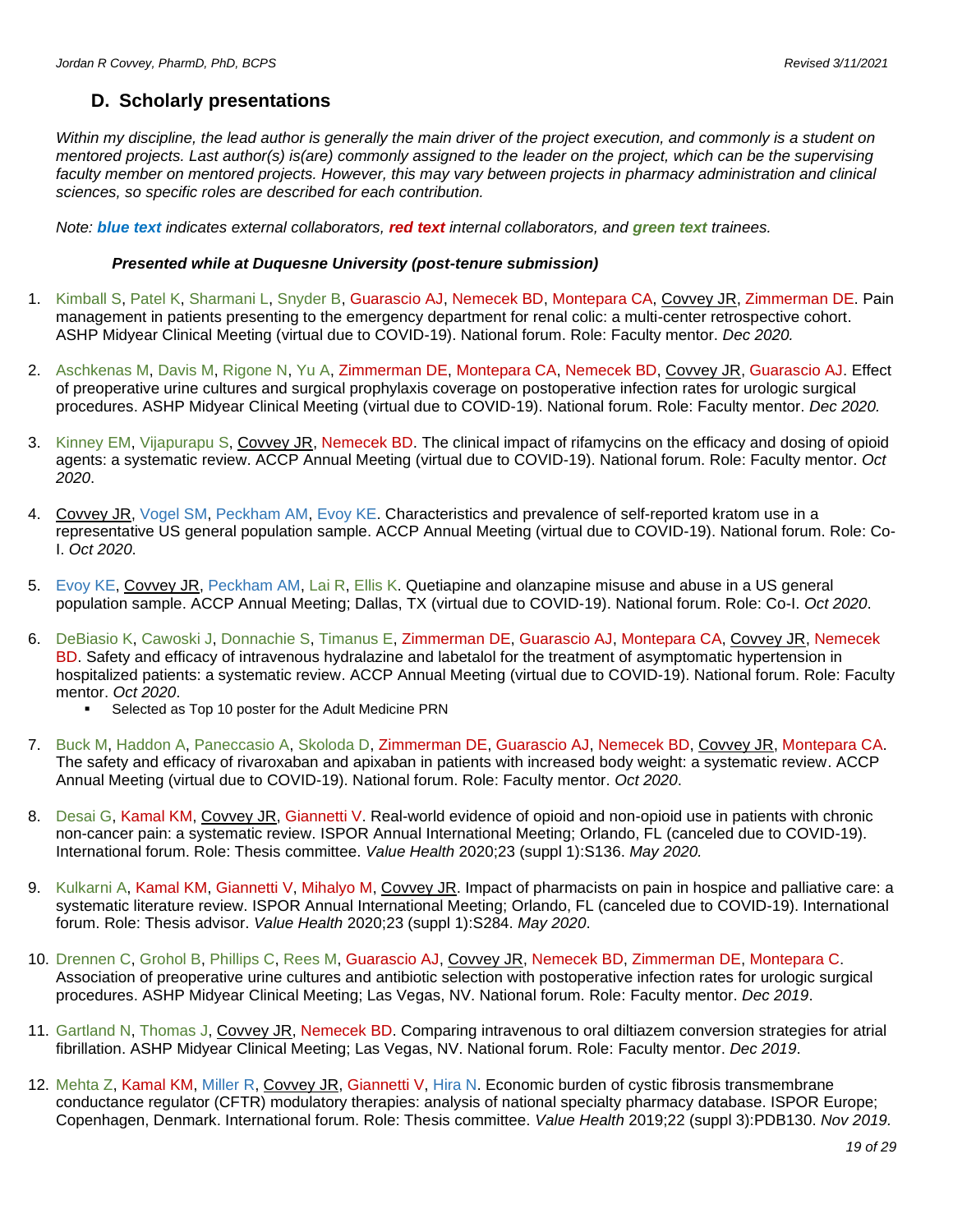- 13. Christner J, Hildebrand J, Markovich E, Schillero D, Covvey JR, Nemecek BD, Montepara CA, Zimmerman DE. Appropriateness of opioid prescribing according to potency on general medicine wards. ACCP Annual Meeting; New York, NY. National forum. Role: Faculty mentor. *Oct 2019*.
- 14. Dusch A, Horvath K, Ruane M, Sebastiani S, Nemecek BD, Zimmerman DE, Covvey JR, Stanton B, Montepara CA. Clinical outcomes after switching between P2Y12 inhibitors post-acute coronary syndrome or percutaneous coronary intervention. National forum. Role: Faculty mentor.
	- ACCP Annual Meeting; New York, NY. Oct 2019.
	- WPSHP Meeting; Pittsburgh, PA. *Nov 2019*.
- 15. Linden A, Brilbeck A, Kachel A, Schotting P, Montepara CA, Nemecek BD, Covvey JR, Zimmerman DE. Pharmacologic treatment of renal colic in the emergency department: a multi-center cohort analysis. Role: Faculty mentor.
	- ACCP Annual Meeting; New York, NY. National forum. *Oct 2019.*
	- ASHP Midyear Clinical Meeting; Las Vegas, NV. National forum. *Dec 2019.*
- 16. Wolfgang K, Covvey JR. Impact of an online residency mentoring program on fourth-professional year pharmacy student success in obtaining post-graduate residencies. ACCP Annual Meeting; New York, NY. National forum. Role: Collaborator. *Oct 2019*.
- 17. Mehta Z, Kamal KM, Miller R, Covvey JR, Giannetti V. Adherence to cystic fibrosis transmembrane conductance regulator (CFTR) modulatory therapies: analysis of national specialty pharmacy database. AMCP Nexus; National Harbor, MD. National forum. Role: Thesis committee. *J Manag Care Spec Pharm* 2019;25(10-a Suppl):S46. *Oct 2019.*

#### *Presented while at Duquesne University (pre-tenure)*

- 1. Heidari E, Giannetti V, Kamal KM, Covvey JR. Data-driven impact of depression, anxiety and antidepressant treatment on clinical outcomes for type 2 diabetes mellitus. Drug Information Association Global Annual Meeting; San Diego, CA. International forum. Role: Thesis advisor. *Jun 2019.*
	- Selected for oral presentation and travel award
- 2. Evoy KE, Leonard C, Covvey JR, Peckham A, Ochs L, Soprano S, Reveles K. MeRIT project: Substance use disorder counseling among those taking opioid analgesics – an analysis of NAMCS data. ACCP Virtual Poster Symposium. International forum. Role: Co-I. *May 2019.*
- 3. Waugh P, Nemecek BD, Covvey JR, Zimmerman DE, Schreckengost B, Onwu C. Outcomes comparison between longterm dual vs. single-agent management of hepatic encephalopathy. ACCP Virtual Poster Symposium. International forum. Role: Faculty mentor. *May 2019.*
- 4. Heidari E, Giannetti V, Kamal KM, Covvey JR. The impact of antidepressant treatment dose on clinical outcomes of type 2 diabetes mellitus in primary care patients in western Pennsylvania. ISPOR Annual International Meeting; New Orleans, LA. International forum. Role: Thesis advisor. *Value Health* 2019;22 (suppl 2):S143. *May 2019*.
- 5. Dhumal T, Kamal KM, Giannetti V, Covvey JR. Patient satisfaction in substance use disorder treatment: a systematic literature review. ISPOR Annual International Meeting; New Orleans, LA. International forum. Role: Thesis advisor. *Value Health* 2019;22 (suppl 2):S236-7. *May 2019*.
	- Recipient of an ISPOR 2019 Student Travel Grant
- 6. Dhumal T, Kulkarni A, Desai G, Freyder P, Kamal KM, Giannetti V, Covvey JR. Development of a patient satisfaction measure for rehabilitative services in a substance abuse population. CPNP Annual Meeting; Salt Lake City, UT. National forum. Role: Thesis advisor. *Apr 2019.*
- 7. Wright Q, Wilson A, Pleasant L, Covvey JR, Bunk E, Higginbotham S. The impact of a pharmacist-led education and distribution project upon naloxone utilization rates. APhA Annual Meeting; Seattle, WA. National forum. Role: Faculty mentor. *J Am Pharm Assoc* 2019;59(4):e231. *Mar 2019*.
	- Semifinalist for the APhA Presentation Merit Award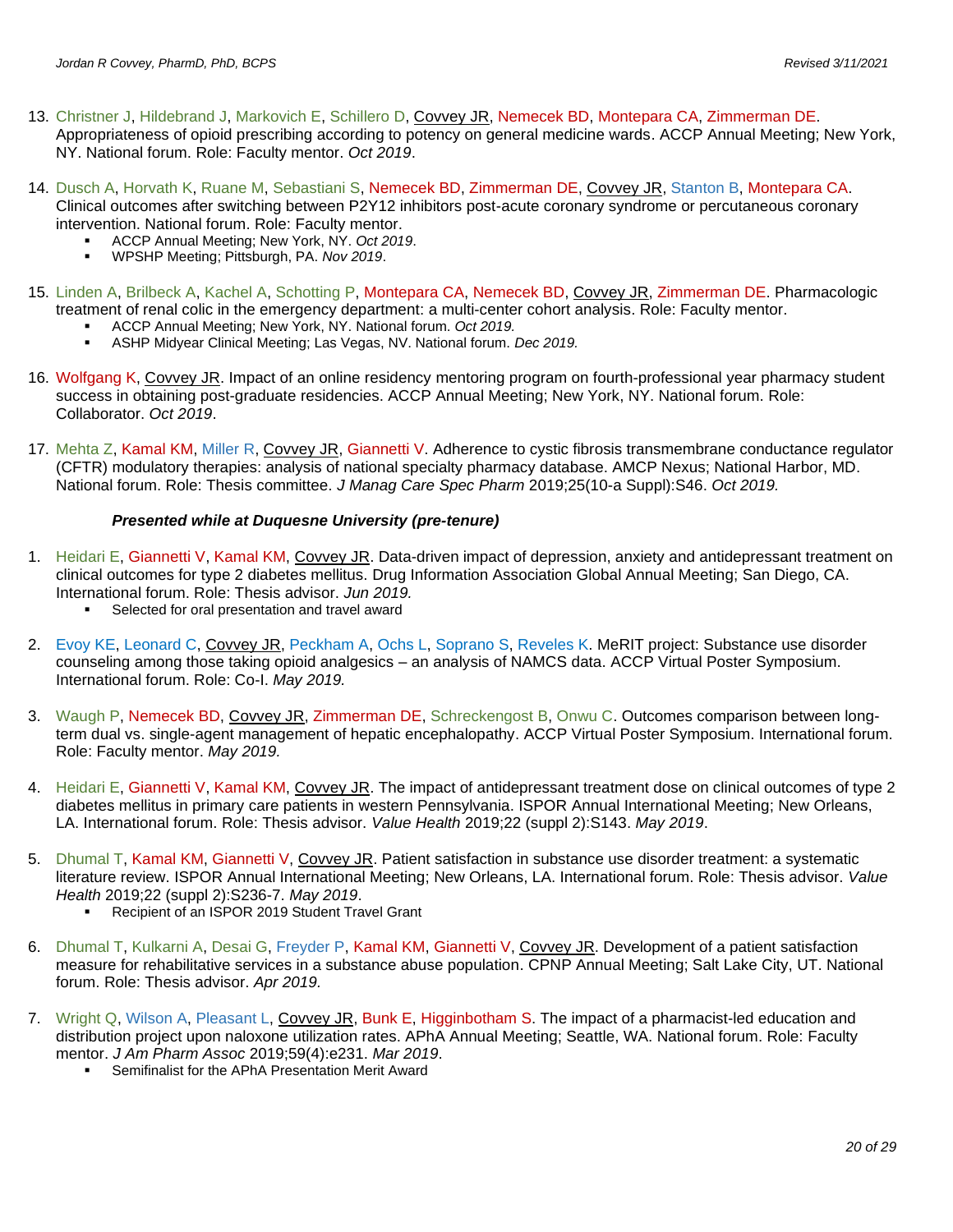- 8. Rao D, Giannetti V, Kamal KM, Covvey JR, Tomko JR, Shiyanbola O. The effect of attitudes and knowledge on practices of community pharmacists in substance use disorders. APhA Annual Meeting; Seattle, WA. National forum. Role: Thesis committee. *J Am Pharm Assoc* 2019;59(4):e227. *Mar 2019*.
- 9. Stewart-Lynch A, Covvey JR, Graveno M, Schneider S, Thomas C. The impact of clinical pharmacy services on pneumococcal vaccines appropriateness in a family medicine clinic. APhA Annual Meeting; Seattle, WA. National forum. Role: Faculty mentor. *J Am Pharm Assoc* 2019;59(4):e128. *Mar 2019*.
- 10. Gorse EE, Covvey JR, Kamal KM, Zacker C, Mehta Z, Dhumal T, Heidari E, Rao D. A systematic literature review regarding barriers and facilitators to shared decision-making in oncology. ASHP Midyear Clinical Meeting; Anaheim, CA. National forum. Role: Faculty mentor. *Dec 2018.*
- 11. Albert B, Bryan C, Roper R, Covvey JR, Stewart-Lynch A. The impact of clinical pharmacy services on pneumococcal vaccine administration in a family medicine clinic. ASHP Midyear Clinical Meeting; Anaheim, CA. National forum. Role: Faculty mentor. *Dec 2018.*
- 12. Erickson O, Fiumara D, Mazzei K, Moszczenski Z, Slipak K, Nemecek BD, Zimmerman DE, Covvey JR, Guarascio AJ. Comparison of a calculated vancomycin area under the curve dosing strategy versus traditional trough-based dosing in obese patients with methicillin-resistant Staphylococcus aureus. ASHP Midyear Clinical Meeting; Anaheim, CA. National forum. Role: Faculty mentor. *Dec 2018.*
- 13. Smith D, Ross B, Tripodis A, Zimmerman DE, Guarascio AJ, Covvey JR, Nemecek BD. The utilization of potassium supplementation in non-critically ill patients. ASHP Midyear Clinical Meeting; Anaheim, CA. National forum. Role: Faculty mentor. *Dec 2018.*
- 14. Dillon C, English M, Hayden E, Jankowski I, Guarascio AJ, Zimmerman DE, Covvey JR, Nemecek BD. Comparing extended and immediate release oral diltiazem post-intravenous conversion for the treatment of atrial fibrillation. Role: Faculty mentor.
	- ACCP Global Conference; Seattle, WA. International forum. *Oct 2018.*
	- ASHP Midyear Clinical Meeting; Anaheim, CA. National forum. *Dec 2018*.
- 15. Austin K, Miner K, Pruett S, Tripodis A, Nemecek BD, Guarascio AJ, Covvey JR, Zimmerman DE. Utilization of ketamine for procedural sedation among patients with obesity. Role: Faculty mentor.
	- ACCP Global Conference; Seattle, WA. International forum. *Oct 2018*.<br>■ ASHP Midvear Clinical Meeting: Anabeim. CA. National forum. *Dec 20*
	- ASHP Midyear Clinical Meeting; Anaheim, CA. National forum. *Dec 2018.*
- 16. Magda V, Calcagno T, Schreckengost B, Montepara C, Covvey JR, Nemecek BD. As-needed intravenous labetalol and hydralazine use in hospitalized ward patients. Role: Faculty mentor.
	- ACCP Global Conference; Seattle WA. International forum. *J Am Coll Clin Pharm* 2018;1(2):229-30. *Oct 2018.*
	- PPA Midyear Conference; Gettysburg, PA. Local forum. *Jan 2019.*
- 17. Covvey JR, Kamal KM, Dhumal T, Mehta Z, Zacker C. Outcomes of decision aids used in oncology: a systematic review. ISPOR Europe; Barcelona, Spain. International forum. Role: Co-PI. *Value Health* 2018;21 (suppl 1):S49. *Nov 2018*.
- 18. Kamal KM, Covvey JR, Mehta Z, Zacker C. A systematic review of barriers and facilitators to participation in shared decision making in cancer care. ISPOR Europe; Barcelona, Spain. International forum. Role: Co-PI. *Value Health* 2018;21 (suppl 1):S48-49. *Nov 2018*.
	- Selected as top 10% submission and finalist for poster presentation award
- 19. Heidari E, Giannetti V, Kamal KM, Covvey JR. The influence of depression and anxiety upon clinical outcomes for type II diabetes. ACCP Virtual Poster Symposium. International forum. Role: Thesis advisor. *Pharmacother* 2018;38(7):e68. *May 2018*.
- 20. Heidari E, Giannetti V, Kamal KM, Covvey JR. The impact of antidepressant medication on clinical outcomes of patients with type 2 diabetes: a systematic review. ISPOR Annual International Meeting; Baltimore, MD. International forum. Role: Thesis advisor. *Value Health* 2018;21 (suppl 1):S70. *May 2018*.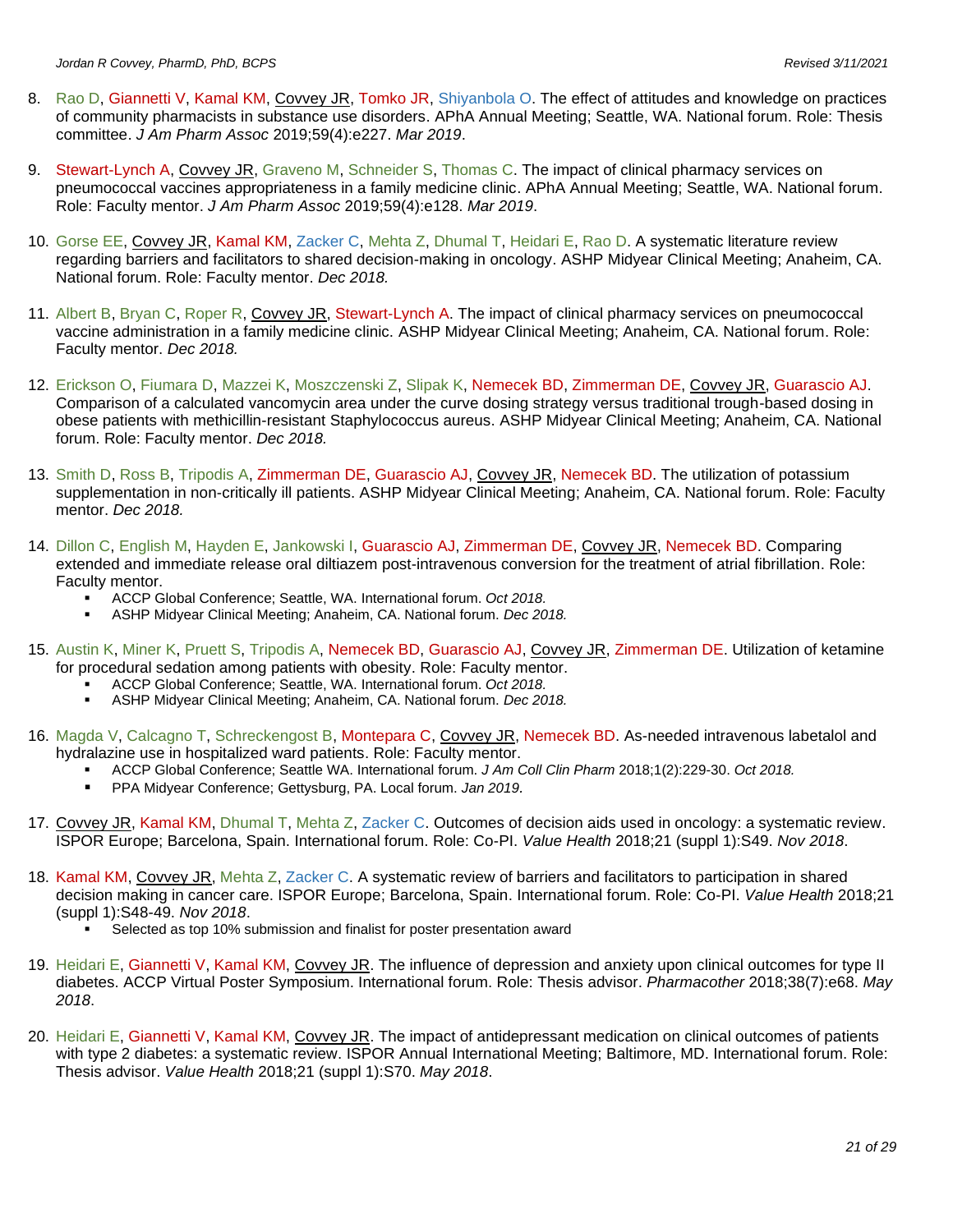- 21. Dunn TJ, Kamal KM, Giannetti V, Covvey JR. Attitudes and beliefs toward psychotropic medication in patients with dual diagnosis. ISPOR Annual International Meeting; Baltimore, MD. International forum. Role: Thesis advisor. *Value Health* 2018;21 (suppl 1):S186. *May 2018*.
	- Selected as top 10% submission and finalist for poster presentation award
- 22. Rao D, Giannetti V, Covvey JR, Kamal KM, Tomko JR. Community pharmacists and substance abuse disorders: attitudes, knowledge and practice. CPNP Annual Meeting; Indianapolis, IN. National forum. Role: Thesis committee. *J Pharm Pract* 2018;31(5):528. *Apr 2018*.
	- Finalist for CPNP Foundation Strategic Goals Award
- 23. Dunn TJ, Kamal KM, Giannetti V, Covvey JR. The effects of a residential drug abuse rehabilitation program on psychotropic medication adherence in patients with dual diagnosis. CPNP Annual Meeting; Indianapolis, IN. National forum. Role: Thesis advisor. *J Pharm Pract* 2018;31(5):537. *Apr 2018*.
- 24. Dunn TJ, Kamal KM, Giannetti V, Covvey JR. The association between medication adherence in mental illness and substance use disorder relapse in patients with dual diagnosis. CPNP Annual Meeting; Indianapolis, IN. National forum. Role: Thesis advisor. *J Pharm Pract* 2018;31(5):537. *Apr 2018*.
- 25. Choi M, Dunn TJ, Kamal KM, Giannetti V, Covvey JR. The relationship between substance use disorder and psychotropic medication non-adherence: cross-validation of patient report and medical documentation. ASHP Midyear Clinical Meeting; Orlando, FL. National forum. Role: Faculty mentor. *Dec 2017*.
- 26. Miller BP, Nero J, Nesbitt V, Rohm V, Nemecek BD, Covvey JR, Zimmerman DE, Guarascio AJ. Evaluation of the safety and efficacy of potassium supplementation in the non-ICU setting. ASHP Midyear Clinical Meeting; Orlando, FL. National forum. Role: Faculty mentor. *Dec 2017*.
- 27. Gerstein R, Gaydosh A, Scott J, Tompkins K, Covvey JR, Nemecek BD, Guarascio AJ, Zimmerman DE. Utilization of ketamine for procedural sedation among patients with obesity. Role: Faculty mentor.
	- PSHP Annual Assembly; Seven Springs, PA. Local forum. *Oct 2017.*
	- ACCP Annual Meeting; Phoenix, AZ. National forum. *Oct 2017*.
	- ASHP Midyear Clinical Meeting; Orlando, FL. National forum. *Dec 2017*.
- 28. Cauley B, Bever A, Hoffman R, Palmieri N, Covvey JR, Zimmerman DE, Guarascio AJ, Nemecek BD. Evaluation of the safety and efficacy of as-needed intravenous antihypertensive utilization in the non-ICU setting. Role: Faculty mentor.
	- ACCP Annual Meeting; Phoenix, AZ. National forum. *Oct 2017*.
	- ASHP Midyear Clinical Meeting; Orlando, FL. National forum. *Dec 2017*.
- 29. Kimmel M, Olesky C, Covvey JR, Nemecek BD. Examination of the association between MELD-Na and clinical outcomes for hospitalized patients with cirrhosis and spontaneous bacterial peritonitis. ACCP Annual Meeting; Phoenix, AZ. National forum. Role: Faculty mentor. *Pharmacother* 2017;37(12):e170. *Oct 2017*.
- 30. Vadagam P, Kamal KM, Covvey JR, Giannetti V, Mukherjee K. Burden of illness in cystic fibrosis: A retrospective analysis of Medical Expenditure Panel Survey (MEPS) data. ISPOR Annual International Meeting; Boston, MA. International forum. Role: Thesis committee. *Value Health* 2017;20(5):A358. *May 2017.*
- 31. Dashputre A, Kamal KM, Nemecek BD, Covvey JR. Quality of care in patients with cirrhosis and ascites, hepatic encephalopathy or spontaneous bacterial peritonitis: a retrospective analysis of electronic medical records. ISPOR Annual International Meeting; Boston, MA. International forum. Role: Thesis advisor. *Value Health* 2017;20(5):A187. *May 2017.*
- 32. Giannetti V, Caley C, Kamal KM, Covvey JR, Wells BG, McKee J, Najarian D, Gorse EE. Medication therapy management services for patients with mental illness: the evolving role of community pharmacists. ACCP Virtual Poster Symposium. International forum. Role: Co-I. *Pharmacother* 2017;37(6):e42. *May 2017.*
- 33. Dunn TJ, Kamal KM, Giannetti V, Covvey JR. A systematic review of the relationship between substance abuse and psychotropic medication adherence: opportunities to improve outcomes for patients with a dual-diagnosis. ACCP Virtual Poster Symposium. International forum. Role: Thesis advisor. *Pharmacother* 2017;37(6):e69. *May 2017.*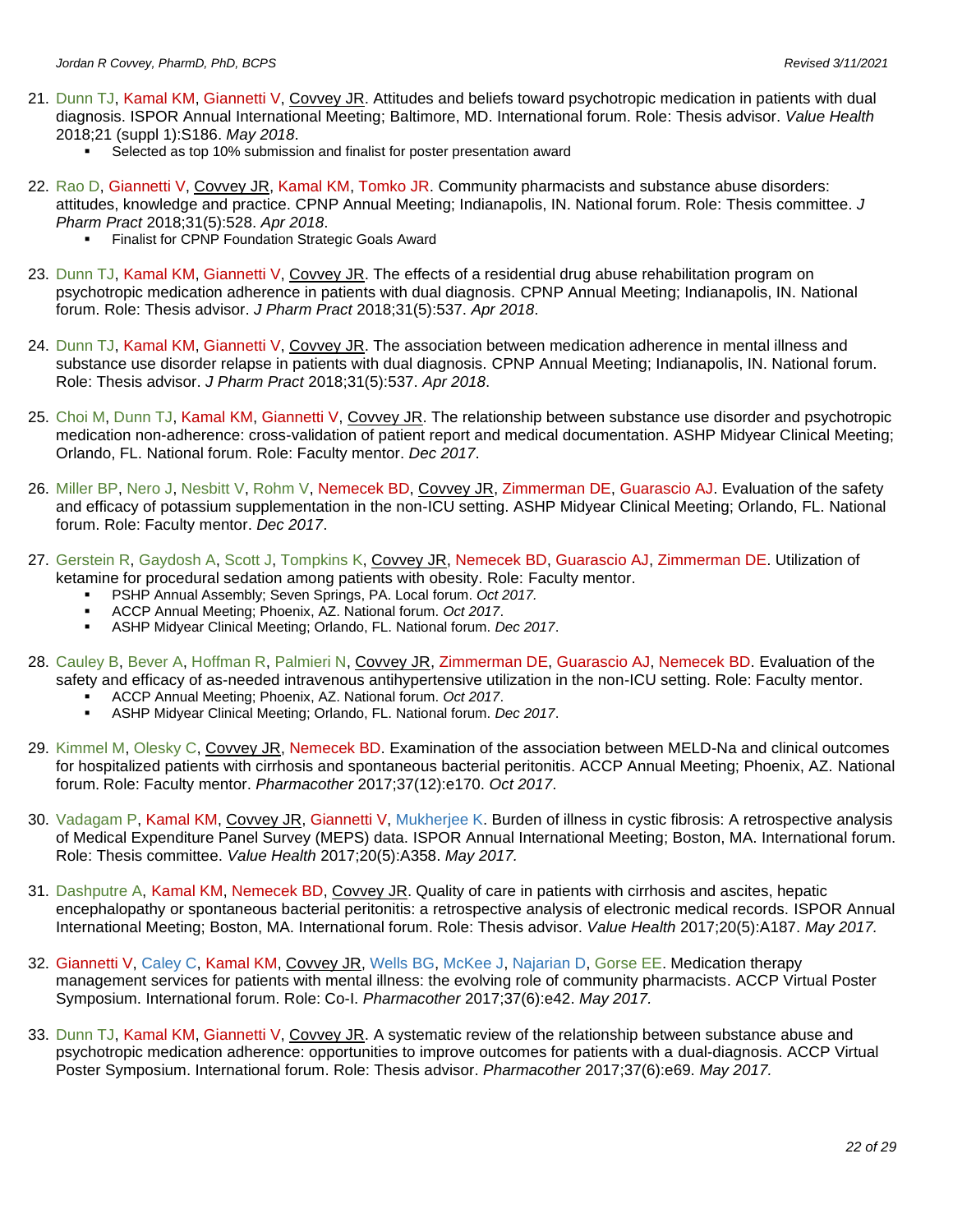- 34. Dunn TJ, Kamal KM, Giannetti V, Covvey JR. The association between medication adherence in mental illness and substance use disorder relapse in patients with dual diagnosis. CPNP Annual Meeting; Phoenix, AZ. National forum. Role: Thesis advisor. *J Pharm Pract* 2017;30(4):NP71. *Apr 2017.*
- 35. Giannetti V, Caley CF, Kamal KM, Covvey JR, McKee J, Wells BG, Najarian DM, Dunn TJ, Vadagam P. Predictors of pharmacy service provision for patients with mental illness: results from a national survey of community pharmacists. CPNP Annual Meeting; Phoenix, AZ. National forum. Role: Co-I. *J Pharm Pract* 2017;30(4):NP30. *Apr 2017.*
- 36. Giannetti V, Caley CF, Kamal KM, Covvey JR, McKee J, Wells BG, Najarian DM, Dunn TJ, Vadagam P. Community pharmacists and patients with mental illness: a national survey of practice, knowledge, attitudes, stigma and barriers. CPNP Annual Meeting; Phoenix, AZ. National forum. Role: Co-I. *J Pharm Pract* 2017;30(4):NP26. *Apr 2017.*
- 37. Vadagam P, Kamal KM, Covvey JR, Giannetti V, Mukherjee K. Pharmacoeconomic evaluation of lumacaftor/ivacaftor (Orkambi®) in the treatment of cystic fibrosis. AMCP Annual Meeting; Denver, CO. National forum. Role: Thesis committee. *Mar 2017.*
- 38. Kamal KM, Covvey JR, Dashputre A, Ghosh S, Shah S, Bhosle M, Zacker C. Work-related treatment considerations for oral oncolytics: looking beyond the package insert. APhA Annual Meeting; San Francisco, CA. National forum. Role: Co-PI. *J Am Pharm Assoc* 2017;57(3):e128. *Mar 2017*.
- 39. Tran A, Stewart A, Covvey JR. Student pharmacists' knowledge, attitudes, and behaviors towards HIV screening. APhA Annual Meeting; San Francisco, CA. National forum. Role: Faculty mentor. *J Am Pharm Assoc* 2017;57(3):e47. *Mar 2017*.
- 40. Collier C, Curry L, Heller S, Palermo M, Zarger L, Nemecek BD, Covvey JR, Guarascio AJ, Yassin M, Freedy H, Zimmerman DE. Revisits to the emergency department for community-acquired pneumonia: a four-year experience. ASHP Annual Meeting; Las Vegas, NV. National forum. Role: Faculty mentor. *Dec 2016*.
- 41. Deleo AE, Gatchel MR, Tomy P, Travers EA, Verna NJ, Covvey JR, Guarascio AJ, Zimmerman DE, Nemecek BD. Antibiotic prophylaxis failure among patients with spontaneous bacterial peritonitis: influence of antimicrobial agent, body mass index and prognostic score. ASHP Annual Meeting; Las Vegas, NV. National forum. Role: Faculty mentor. *Dec 2016*.
- 42. McHugh C, Taylor B, Caspero G, Steffes M, Hedjazi M, Kimmel M, Zimmerman DE, Nemecek BD, Covvey JR, Guarascio AJ. The association between MELD-Na and clinical outcomes in patients with cirrhosis hospitalized with spontaneous bacterial peritonitis. ASHP Annual Meeting; Las Vegas, NV. National forum. Role: Faculty mentor. *Dec 2016*.
- 43. Batykefer B, Covvey JR, Zimmerman DE. The relationship between nicardipine dosing, blood pressure and body composition in patients with intracranial bleeding. ACCP Annual Meeting; Hollywood, FL. National forum. Role: Faculty mentor. *Pharmacother* 2016;36(12):e228. *Oct 2016*.
- 44. Jachim L, Brun C, Covvey JR, Zimmerman DE. The relationship between diltiazem dosing, rate control and body composition in patients with atrial fibrillation and rapid ventricular response. Role: Faculty mentor.
	- ACCP Annual Meeting; Hollywood, FL. National forum. *Pharmacother* 2016;36(12):e228. *Oct 2016*.
		- ASHP Midyear Clinical Meeting; New Orleans, LA. National forum. *Dec 2015*.
- 45. Dashputre A, Kamal KM, Covvey JR. Characteristics and healthcare utilization among patients with chronic obstructive pulmonary disease according to missed work status: a retrospective analysis of the Medical Expenditure Panel Survey. ISPOR Annual Meeting; Washington, DC. International forum. Role: Thesis advisor. *Value Health* 2016;19(3):A17. *May 2016*.
- 46. Ghosh S, Kamal KM, Covvey JR, Candrilli SD, Giannetti V. Exploring the association of statins in COPD: an analysis of 2009-2010 National Health and Nutrition Examination Survey. ISPOR Annual International Meeting; Washington, DC. International forum. Role: Thesis committee. *Value Health* 2016;19(3):A111. *May 2016*.
- 47. Covvey JR, Kamal KM, Dashputre A, Ghosh S, Zacker C. The impact of cancer treatment on work productivity of patients and caregivers: a systematic review of the evidence. ASCO Annual Meeting; Chicago, IL. International forum. Role: Co-PI. *J Clin Oncol* 2016;34 (suppl):e18249. *Jun 2016 (publication only)*.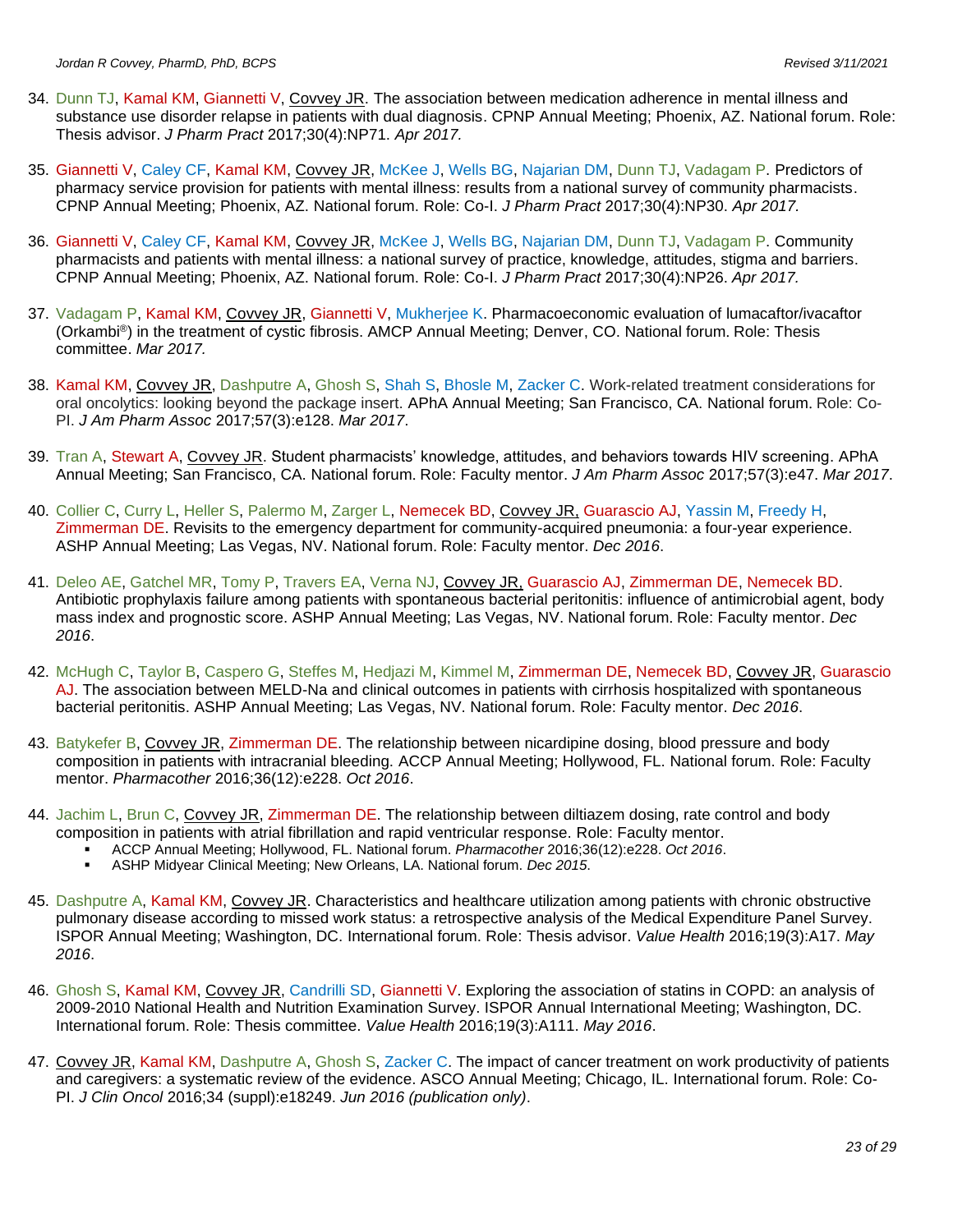- 48. Grant K, O'Neil CK, Covvey JR, Dominick N. AAT‐Falls: Adherence to antihypertensive therapeutic guidelines and association with falls in a long‐term care facility. Role: Faculty mentor.
	- ACCP Virtual Poster Symposium. International forum. *Pharmacother* 2016;36(7):e118. *May 2016*.
	- ASHP Midyear Clinical Meeting; New Orleans, LA. National forum. *Dec 2015*.
- 49. Kamal KM, Covvey JR, Dashputre A, Ghosh S, Zacker C. A conceptual framework for value-based oncology treatment: a societal perspective. AMCP Annual Meeting; San Francisco, CA. National forum. Role: Co-PI. *J Manag Care Spec Pharm* 2016; 22(4a):s28. *April 2016*.
- 50. Dashputre A, Kamal KM, Nemecek BD, Covvey JR. Adherence to clinical guidelines in patients with cirrhosis and its complications: a retrospective analysis of electronic medical records. AMCP Annual Meeting; San Francisco, CA. National forum. Role: Thesis advisor. *April 2016*.
- 51. Walchack R, Tercho R, Goehring A, Zimmerman DE, Freedy HR, Yassin MH, Wilson L, Covvey JR. Thirty day revisit rate of patients discharged with community-acquired pneumonia from an academic emergency department. ASHP Midyear Clinical Meeting; New Orleans, LA. National forum. Role: Faculty mentor. *Dec 2015*.
- 52. Solinsky P, O'Neil CK, Covvey JR. A review of falls in a long-term care facility from the pharmacist perspective: a focus on repeat falls. ASHP Midyear Clinical Meeting; New Orleans, LA. National forum. Role: Faculty mentor. *Dec 2015*.
- 53. Brickett LM, Porter TJ, Lee N, Covvey JR, Guarascio AJ. Development of a statewide antibiogram to guide pharmacist recommendations for the treatment of antibiotic-resistant ESKAPE organisms. ASHP Midyear Clinical Meeting; New Orleans, LA. National forum. Role: Faculty mentor. *Dec 2015*.
- 54. Al-Ghamedi N, Elliott J, Covvey J, Neltner C. Prescribing practices for management of spasticity in pediatrics posttraumatic brain and spinal cord injuries. PPAG Annual Meeting; Minneapolis, MN. National forum. Role: Faculty mentor. *J Pediatr Pharmacol Ther* 2015;20(3):222-255. *Apr 2015*.

#### *Presented while at Duquesne University (internal)*

- 1. Solomon A, Covvey JR. Farming antibiotic resistance: The influence of livestock within a current public health concern in the United States. Duquesne University URSS; Pittsburgh, PA. Role: Faculty mentor. *Apr 2020 (canceled due to COVID-19)*.
- 2. Kulkarni A, Hawkins M, Kamal KM, Giannetti V, Mihalyo M, Covvey JR. Prevalence and acceptance of methadone recommendations in hospice and palliative care patients. Duquesne University GSRS; Pittsburgh, PA. Role: Thesis advisor. *Mar 2020 (canceled due to COVID-19)*.
- 3. Mazzei K, Erickson O, Fiumara D, Moszczenski Z, Slipak K, Nemecek BD, Zimmerman DE, Covvey JR, Guarascio AJ. Comparison of a calculated vancomycin area under the curve dosing strategy versus traditional trough-based dosing in obese patients with methicillin-resistant Staphylococcus aureus. Duquesne University URSS; Pittsburgh, PA. Role: Faculty mentor. *Apr 2019.*
	- Delivered one of 12 competitive oral presentations (out of 133 total abstracts)
- 4. Jankowski I, Dillon C, English M, Hayden E, Guarascio AJ, Zimmerman DE, Covvey JR, Nemecek BD. Comparing extended and immediate release oral diltiazem post-intravenous conversion for the treatment of atrial fibrillation. Duquesne University URSS; Pittsburgh, PA. Role: Faculty mentor. *Apr 2019.*
	- Won the School of Pharmacy Award for Undergraduate Research (\$250)
- 5. Dhumal T, Kulkarni A, Desai G, Freyder P, Kamal KM, Giannetti V, Covvey JR. Development of a patient satisfaction measure for rehabilitative services in a substance abuse population. Duquesne University GSRS; Pittsburgh, PA. Role: Thesis advisor. *Mar 2019*.
- 6. Miller BP, Nero J, Nesbitt V, Rohm V, Nemecek BD, Covvey JR, Zimmerman DE, Guarascio AJ. Evaluation of the safety and efficacy of potassium supplementation in the non-ICU setting. Duquesne University URSS; Pittsburgh, PA. Role: Faculty mentor. *Apr 2018*.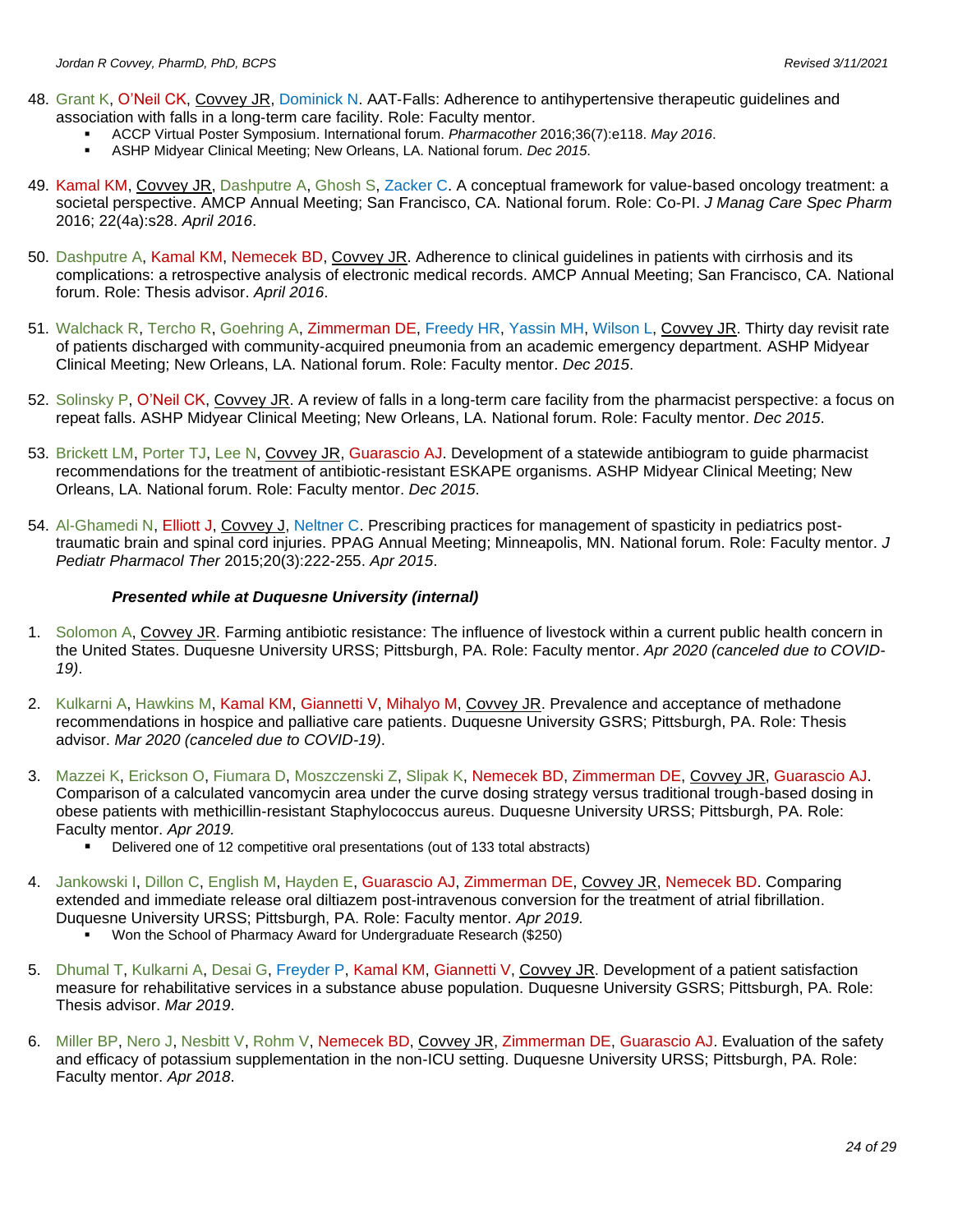- 7. Gerstein R, Gaydosh A, Scott J, Tompkins K, Covvey JR, Nemecek BD, Guarascio AJ, Zimmerman DE. Utilization of ketamine for procedural sedation among patients with obesity. Duquesne University URSS; Pittsburgh, PA. Role: Faculty mentor. *Apr 2018*.
- 8. Cauley B, Bever A, Hoffman R, Palmieri N, Covvey JR, Zimmerman DE, Guarascio AJ, Nemecek BD. Evaluation of the safety and efficacy of as-needed intravenous antihypertensive utilization in the non-ICU setting. Duquesne University URSS; Pittsburgh, PA. Role: Faculty mentor. *Apr 2018*.
	- Won the School of Pharmacy Award for Undergraduate Research (\$250)
- 9. Heidari E, Giannetti V, Kamal KM, Covvey JR. The influence of depression and anxiety upon clinical outcomes for type II diabetes. Duquesne University GSRS; Pittsburgh, PA. Role: Thesis advisor. *Mar 2018.*
- 10. Rao D, Giannetti V, Covvey JR, Kamal KM, Tomko JR. Community pharmacists and substance abuse disorders: attitudes, knowledge and practice. Duquesne University GSRS; Pittsburgh, PA. Role: Thesis committee. *Mar 2018.*
	- Delivered one of 24 competitive oral presentations (out of 112 total abstracts)
- 11. McHugh C, Taylor B, Caspero G, Steffes M, Hedjazi M, Kimmel M, Zimmerman DE, Nemecek BD, Covvey JR, Guarascio AJ. The association between MELD-Na and clinical outcomes in patients with cirrhosis hospitalized with spontaneous bacterial peritonitis. Duquesne University URSS; Pittsburgh, PA. Role: Faculty mentor. *Apr 2017*.
- 12. Zarger L, Collier C, Curry L, Heller S, Palermo M, Nemecek BD, Covvey JR, Guarascio AJ, Yassin M, Freedy H, Zimmerman DE. Revisits to the emergency department for community-acquired pneumonia: a four-year experience. Duquesne University URSS; Pittsburgh, PA. Role: Faculty mentor. *Apr 2017*.
- 13. Tran A, Caspero G, Mullin A, Stewart A, Covvey JR. Knowledge and perceptions regarding human immunodeficiency virus and in-home testing among a regional sample of student pharmacists. Duquesne University URSS; Pittsburgh, PA. Role: Faculty mentor. *Apr 2017*.
	- Asked to deliver one of 12 competitive oral presentations (out of 149 total abstracts)
- 14. Dunn TJ, Kamal KM, Giannetti V, Covvey JR. The association between medication adherence in mental illness and substance use disorder relapse in patients with dual diagnosis. Invited for oral presentation. Duquesne University GSRS; Pittsburgh, PA. Role: Thesis advisor. *Mar 2017*.
	- Delivered one of 24 competitive oral presentations (out of 112 total abstracts)
	- Won the Phi Kappa Phi Outstanding Research Award (\$500)
- 15. Gruss K, Gaiser A, Loadman E, Vadagam P, Dunn TJ, Ghosh S, Dashputre A, Covvey JR, Kamal KM. The impact of cancer treatment on work productivity of patients and caregivers: a systematic review of the evidence. Duquesne University URSS; Pittsburgh, PA. Role: Faculty mentor. *Apr 2016*.
- 16. Tran A, Caspero G, Steffes M, Mullin A, Stewart A, Covvey JR. Student pharmacists' knowledge, attitudes, and behaviors towards HIV screening. Duquesne University URSS; Pittsburgh, PA. Role: Faculty mentor. *Apr 2016*.
- 17. Dashputre A, Kamal KM, Covvey JR. Characteristics and healthcare utilization among patients with chronic obstructive pulmonary disease according to missed work status: a retrospective analysis of the Medical Expenditure Panel Survey. Duquesne University GSRS; Pittsburgh, PA. Role: Thesis advisor. *Nov 2015*.
- 18. Brickett LM, Porter TJ, Lee N, Covvey JR, Guarascio AJ. Development of a statewide antibiogram to guide pharmacist recommendations for the treatment of antibiotic-resistant ESKAPE organisms. Duquesne University URSS; Pittsburgh, PA. Role: Faculty mentor. *Apr 2015.*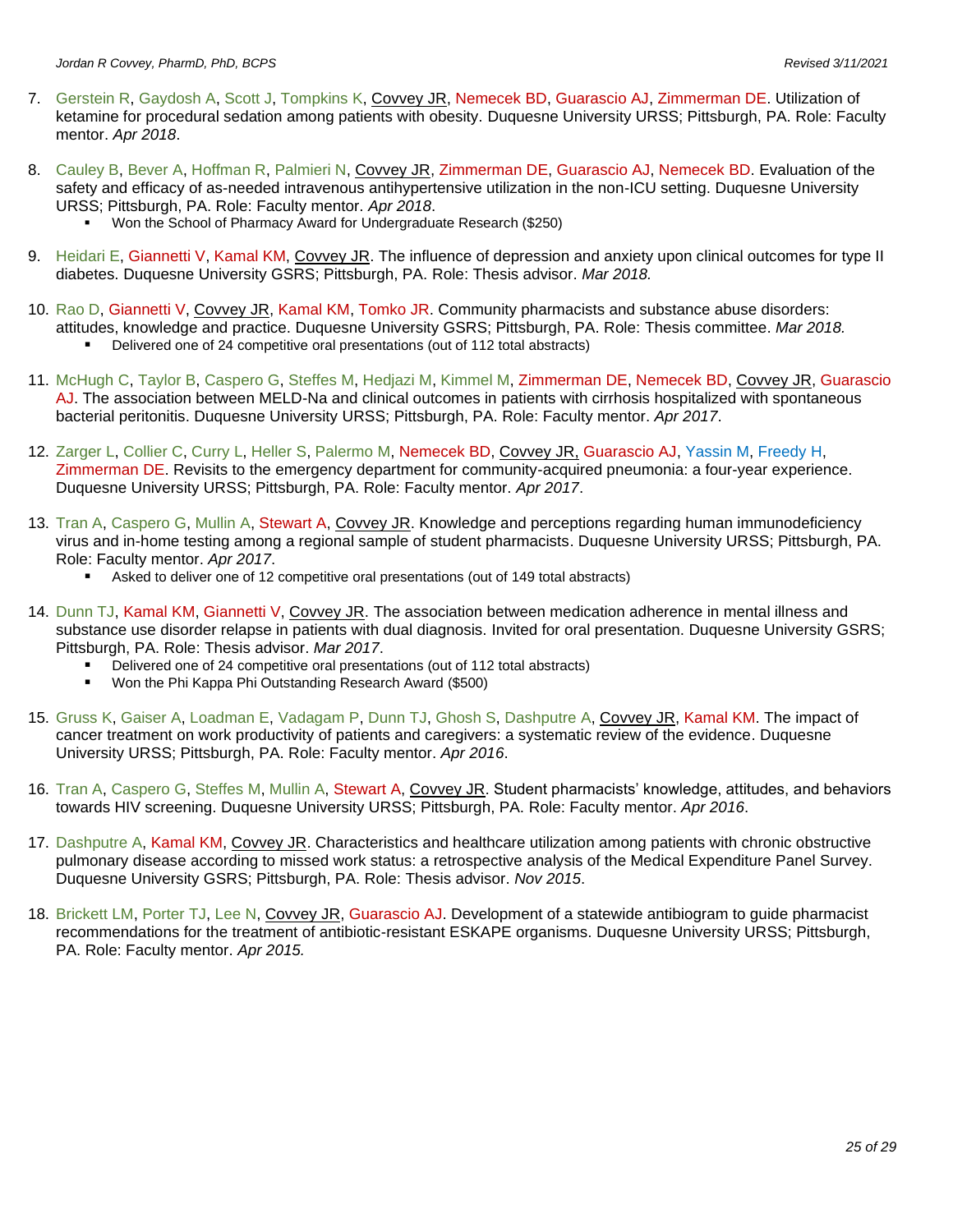#### *Presented prior to Duquesne University*

- 1. Covvey JR, Mullen AB, Johnston BF, Wood FT, Boyter AC. A comparison of medication adherence/persistence for asthma and COPD. Role: Lead graduate student.
	- EuroDURG Meeting; Groningen, Netherlands. International forum. *Aug 2014.*
	- University of Strathclyde Research Day; Glasgow, UK. Local forum. *Jun 2014*
	- ACCP Virtual Poster Symposium. International forum. *Pharmacother* 2014;34(6):E90. *May 2014*.
	- SIPBS Annual Symposium; Glasgow, UK. Local forum. Mar 2014.
- 2. Covvey JR, Johnston BF, Elliott V, Malcolm W, Mullen AB. Antibiotic utilisation and socioeconomic deprivation. ACCP Virtual Poster Symposium. International forum. Role: Lead graduate student. *Pharmacother* 2014;34(6):E84. *May 2014.*
- 3. Covvey JR, Johnston BF, Boyter AC. Predictors of spirometric testing in a general practice COPD population. SIPBS Researchers' Day; Glasgow, UK. Local forum. Role: Lead graduate student. *Apr 2013.*
- 4. Covvey JR, Johnston BF, Boyter AC. Characterisation of COPD patients in Scotland. ERS Annual Congress; Vienna, Austria. *Eur Respir J* 2012;40 (suppl 56):495s. International forum. Role: Lead graduate student. *Sep 2012.*
- 5. Covvey JR, Johnston BF, Boyter AC. Characterising asthma therapy in Scotland: are the guidelines confusing? Role: Lead graduate student.
	- ERS Congress; Vienna, Austria. International forum. *Eur Respir J* 2012;40 (suppl 56):106s. *Sep 2012.*
	- University of Strathclyde Research Day; Glasgow, UK. Local forum. *Jun 2012*.
	- Pharmaceutical Sciences Research Day; Glasgow UK. Local forum. May 2012.
- 6. Covvey JR, Snider KR. NAC in non-acetaminophen-induced acute liver injury/failure. University Health Consortium Meeting; Anaheim, CA. National forum. Role: Lead resident. *Dec 2010.*
- 7. Covvey JR, Lewis DA. Octreotide use in glimepiride-induced hypoglycemia. ASHP Midyear Clinical Meeting; Las Vegas, NV. National forum. Role: Lead pharmacy student. *Dec 2009.*
- 8. Covvey JR, Harlow CP. Comprehensive Leadership Advancement Skills Seminar (CLASS). PLS Annual Meeting; San Antonio, TX. National forum. Role: Lead pharmacy student. *Apr 2009.*

### **E. Works in progress**

*Several of my projects are in later stages of data analysis and manuscript preparation.*

*Note: blue text indicates external collaborators, red text internal collaborators, and green text trainees.*

Rao D, Giannetti V, Kamal KM, Covvey JR, Tomko JR. A qualitative exploration of pharmacist views regarding the prescription opioid epidemic. Role: thesis committee member. Under revision at *Subs Use Misuse* (Jan 2021).

Mehta Z, Miller R, Covvey JR, Giannetti V, Kamal KM. Adherence to cystic fibrosis transmembrane conductance regulator (CFTR) modulators: analysis of a national specialty pharmacy database. Role: thesis committee member. Submitted to *J Pharm Pract* (Dec 2020).

Guarascio AJ, Covvey JR. Clinical use of lefamulin a first-in-class semisynthetic pleuromutilin antibiotic. Role: co-author. Manuscript in progress (invited article to *J Intern Med*).

Schreckengost B, Calcagno T, Magda V, Montepara C, Guarascio AJ, Zimmerman DE, Covvey JR, Nemecek BD. The use of as-needed intravenous labetalol and hydralazine for blood pressure management in hospitalized patients. Role: cofaculty mentor. Manuscript in progress.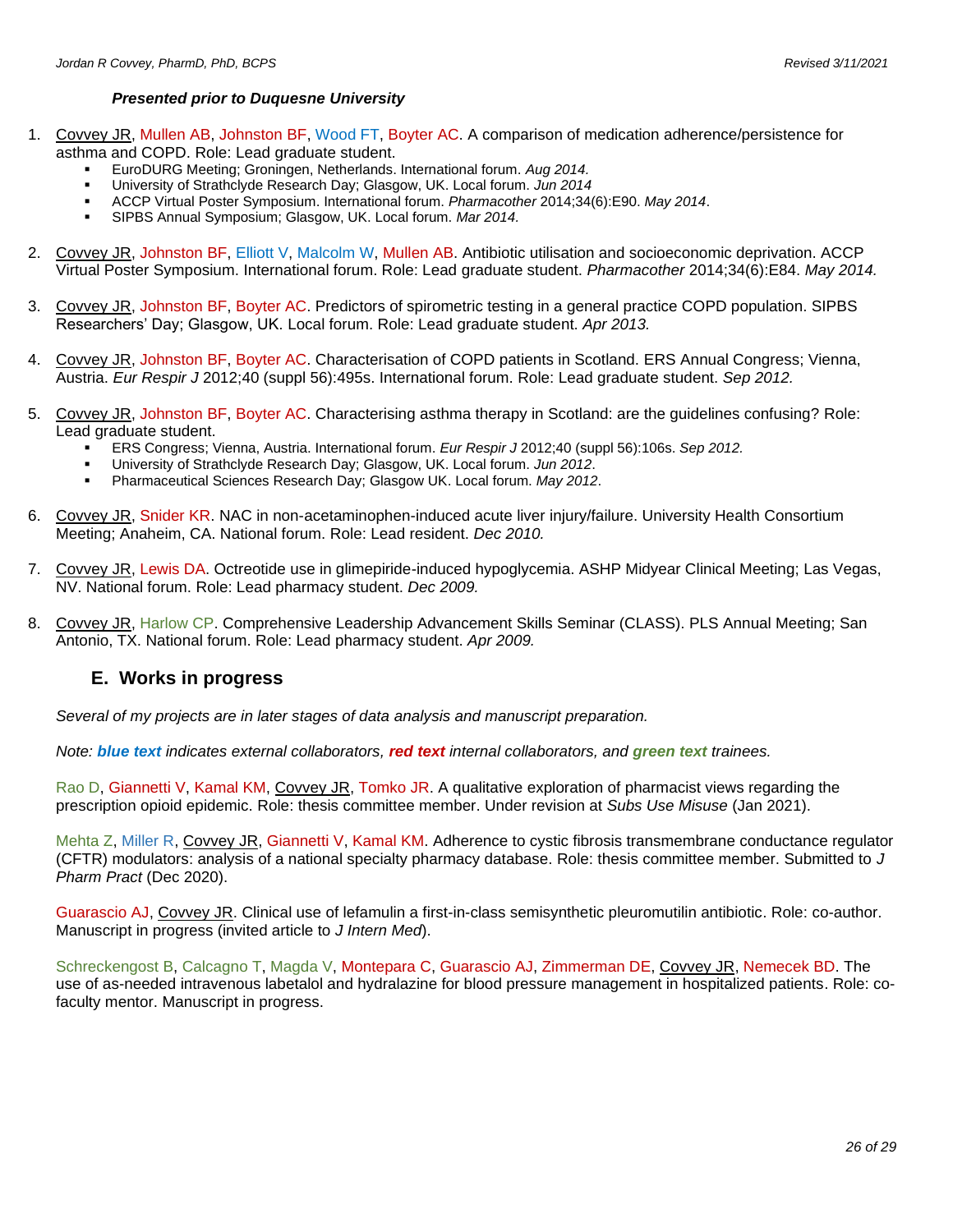### **K. Other activities relevant to research**

Editorial Board member; Currents in Pharmacy Teaching and Learning (CPTL). *Jul 2019 to present.*

- Compelling and Consequential Content Council. *Jun 2020 to present.*
- @RxWritersUnite Twitter takeovers. Oct 2019, June 2020.
- #RxWritingChallenge school contact/representative. *Fall 2018 to present.*

Editorial Advisory Board member; Journal of the American Pharmacists Association (JAPhA). *Mar 2018 to present.*

JAPhA residency special issue manuscript mentor. *Nov 2018 to present.* 

### **IV. Service**

### **A. University, School, or Department service**

#### **1. University service**

Women in Science @ Duquesne mentor group leader. *Fall 2019.* URSS/GSRS poster judge. *Spring 2015-19.*

Global Health Planning Committee member. *Spring 2018 to present.*

Formalized committee that grew out of the informal campus global health initiative

Joint with Schools of Health Sciences (Dr Sarah Manspeaker), Nursing (Dr Khlood Salman) and the College (Dr Peter Osuji) Center for African Studies (CAS) Advisory Board member. School of Pharmacy representative. *Jul 2016 to present.* Global health initiative co-leader. *Fall 2015-17.*

- Joint with Schools of Health Sciences (Dr Jaime Munoz and Dr Anne Marie Hansen) and Nursing (Dr Khlood Salman)
- Co-creator of proposal for global health minor/concentration with CAS
- Initiative later formalized into Global Health Planning Committee

Fulbright Advisory Committee member. Annual review of student applicants. *Sep 2014 to present.*

Organized by the Center for Global Engagement and Office of Research

#### **2. School service**

Promotion and Tenure committee – PASS representative. *Jul to Dec 2020.*

Faculty search (pharmacy administration) co-chair. *Jul to Dec 2020.*

International pharmacy education advisory group member. *Sep 2019 to present.*

Academic Success Program advisory group member. *Jul 2019-20.*

ACPE self-study – organization/planning (standards 5-9) sub-committee reviewer. *May 2019-21.*

ACPE self-study – curriculum (standards 10-13) sub-committee member. *May 2019-21.*

Annual CE Day organizing group. *2019-20.*

Quantitative analysis strike force/sub-committee member. *Sep 2018 to present.*

Capstone examination committee member. *Jul 2018-20.*

Pharmacy exploration camp tour guide. *Jun 2018-19*.

Residency Research Mentorship Series co-coordinator. *Jul 2018 to present.*

Year-long program for Duquesne residents providing research training

Faculty search (pharmacy administration) committee member. *May 2018-19.*

Examination quality committee member. *Jul 2018 to present.*

Pharmacy admissions interviewer. *Fall 2017 to present.*

Block exam implementation committee co-chair. *Fall 2017.*

Intervention and preparation taskforce member. *Summer 2017.*

Faculty search (cardiology) committee member. *Dec 2016 to Mar 2017.*

Pharmaceutical Sciences Research Symposium poster/podium judge. *Oct 2016.*

AACP School Delegate. *Jul 2016-17.*

Curriculum workgroup member – ABLE and Social/Administrative Sciences groups. *Jul 2016-17.* Teaching/Learning Certificate Program co-coordinator. *Jul 2016 to present.*

**• Year-long program with 20-30 participants from the greater Pittsburgh area health systems** Strategic planning workgroup member – program growth group. *Jan 2016 to Jun 2017.*

- APhA Academy of Student Pharmacists student organization faculty co-advisor. *Jul 2015-2020.*
	- International, Membership and Communications VP advisement

PharmFlix video chosen as top five national finalist for 'Most Humorous' and 'Best Overall' for 2018 Curriculum comparison taskforce member. *Jul 2015-16*.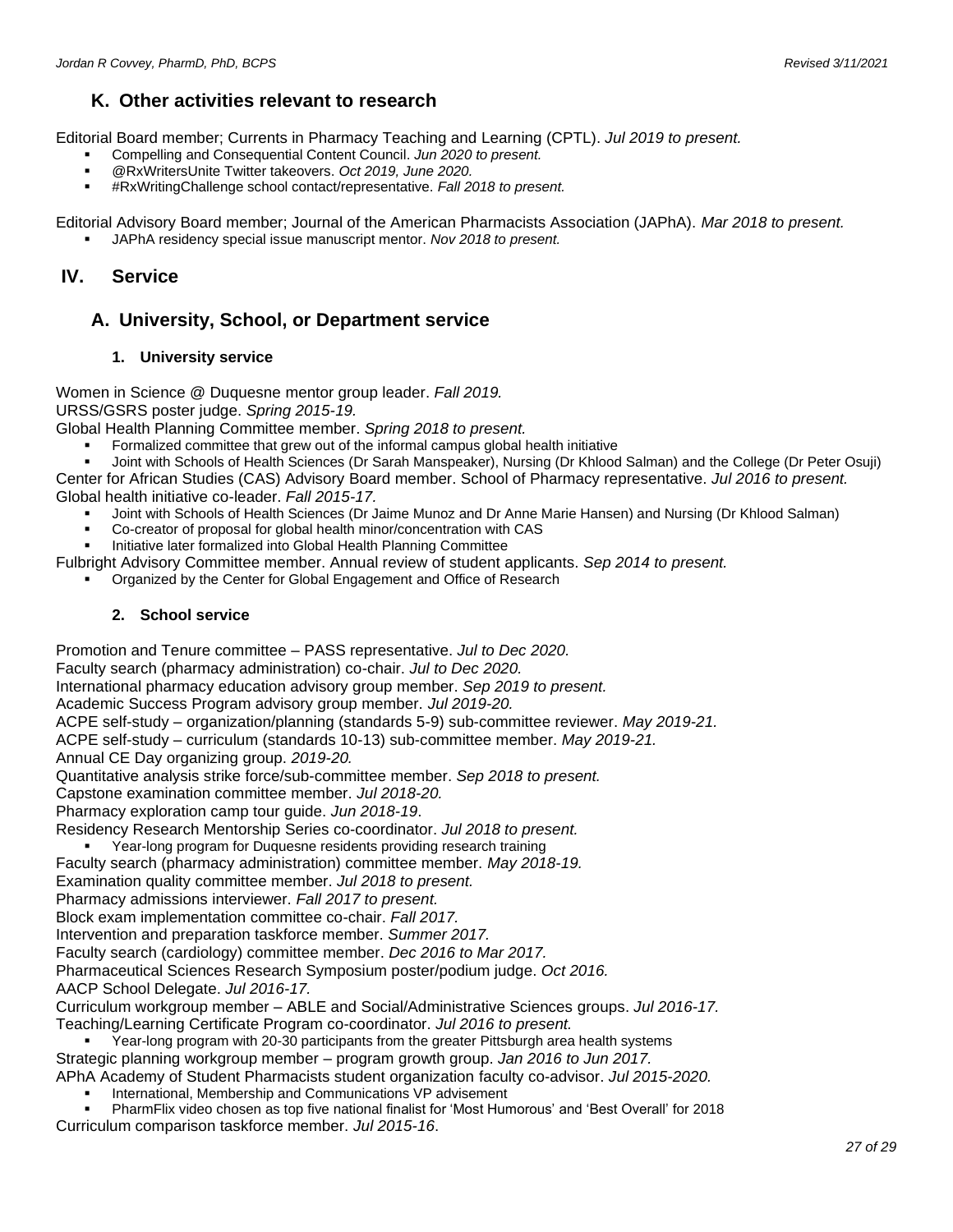ESL evaluator for Graduate School of Pharmaceutical Sciences. *May 2015, Aug 2017.* Mock interviewer for PY4 residency applicants. *Jan 2015, 2016, 2017.* ABLE and Gateway Exam committee member. *Jul 2014-15.*

#### **3. Departmental service**

Graduate School of Pharmaceutical Sciences Curriculum committee member. *Jul 2015-20.*

▪ Chair. *Jul 2018-20.*

Graduate School of Pharmaceutical Sciences Recruitment committee member. *Jul 2015 to present.* Graduate School of Pharmaceutical Sciences Assessment committee member. *Jul 2014-16, Jul 2020 to present.*

▪ Ex-officio member. *Jul 2018-20.*

### **B. Professional service (while at Duquesne)**

#### **1. Membership on various scholarly or professional committees**

| Chair-elect, Chair and Immediate Past-Chair<br>AACP SIG Cabinet Administrative Board; Alexandria, VA                                                                                                                                                   | Dec 2020 to present  |
|--------------------------------------------------------------------------------------------------------------------------------------------------------------------------------------------------------------------------------------------------------|----------------------|
| Program Committee member<br>AACP Social and Administrative Sciences Section; Alexandria, VA                                                                                                                                                            | Jul 2019 to Jun 2020 |
| Chair-elect, Chair and Immediate Past-Chair<br>AACP Public Health SIG; Alexandria, VA<br>Chair, Programming (2016-17), Nominations committees (2018-19)<br>Member, Programming (2017-18), Nominations (2017-18) and Global Health committees (2016-19) | Jul 2016 to Jun 2019 |
| Global Health Pharmacy Committee member<br>AACP Public Health SIG; Alexandria, VA                                                                                                                                                                      | Jul 2015 to Jun 2016 |
| Programming Committee member<br>AACP Global Pharmacy Education SIG; Alexandria, VA                                                                                                                                                                     | Jul 2015 to Jun 2016 |
| Member Relations Committee member<br>ACCP; Lenexa, KS                                                                                                                                                                                                  | Aug 2014 to Jul 2015 |

#### **2. Other professional services**

Ad-hoc manuscript reviewer for 20+ journals and one book publisher

- American Journal of Health-System Pharmacy (AJHP), American Journal of Pharmaceutical Education (AJPE), American Journal of Preventive Medicine (AJPM), American Journal of Public Health (AJPH), Annals of Pharmacotherapy (AoP), Currents in Pharmacy Teaching and Learning (CPTL), Drug and Therapy Perspectives, International Journal of Clinical Pharmacy (IJCP), Jones and Bartlett Learning, Journal of Antimicrobial Chemotherapy (JAC), Journal of the American College of Clinical Pharmacy (JACCP), Journal of American College Health (JACH), JAPhA, Journal of Managed Care Pharmacy (JMCP), Journal of Pain Research (JPR), Journal of Pharmaceutical Innovation (JPI), Journal of Pharmaceutical Health Services Research (JPHSR), Journal of Pharmacy Technology (JPT), Pharmacoepidemiology and Drug Safety (PDS), Pharmacy, Preventing Chronic Disease (PCD) and Research in Social and Administrative Pharmacy (RSAP)
- Identified as a 'top quality reviewer' by PDS (2017-18), JMCP (2017) and JAPhA (2017)
- Publons profile available at[: https://publons.com/author/1292731/jordan-r-covvey#profile](https://publons.com/author/1292731/jordan-r-covvey#profile)